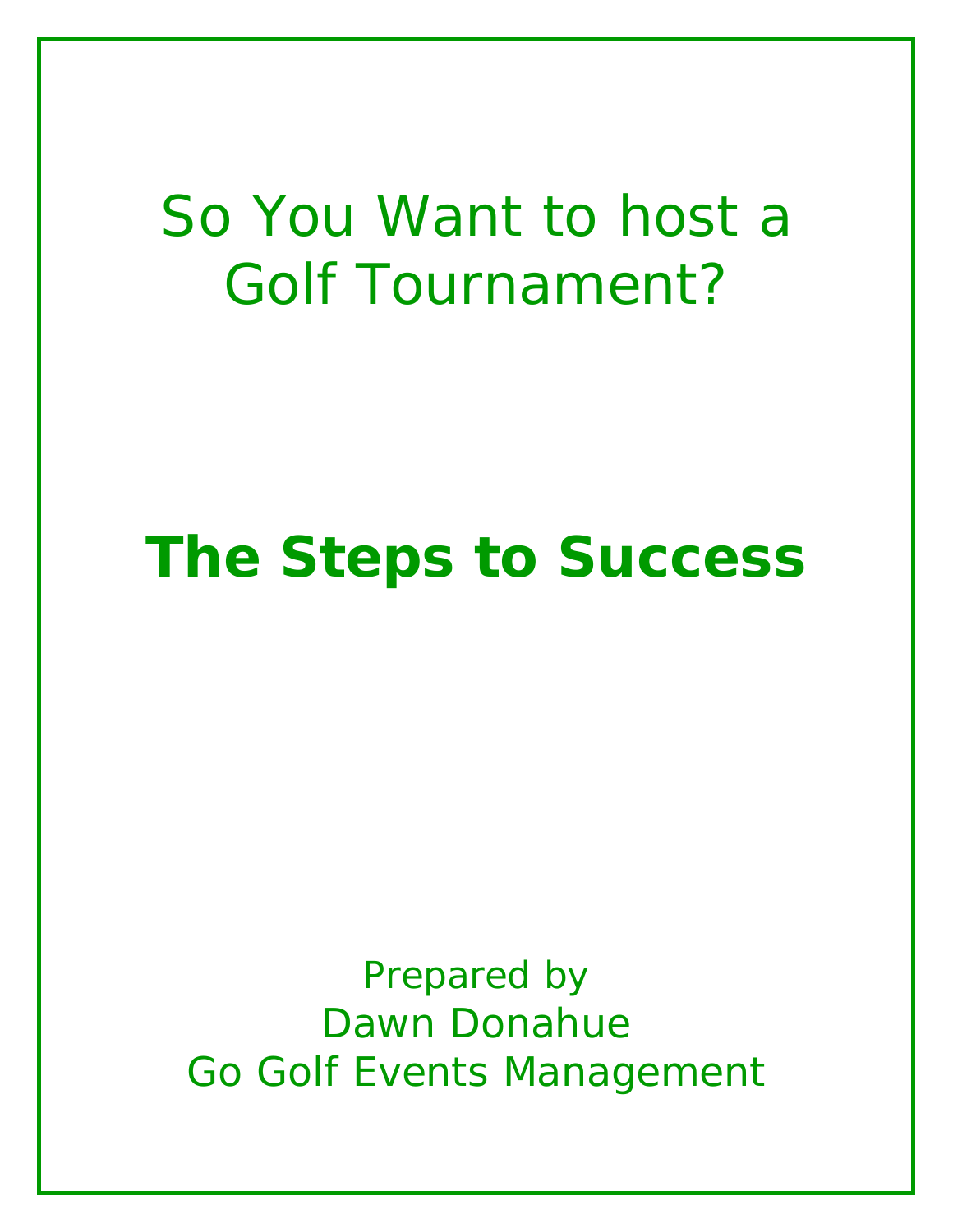# Index

| <b>Needs Analysis</b>             | Page 1        |
|-----------------------------------|---------------|
| Make Your Event A Success         | Page $2-3$    |
| Sample Tournament Outline         | Page $4-8$    |
| Go Golf Event Management Services | Page $9 - 14$ |
| Suggested Event Planning Timeline | Page 15-16    |

# *A bit of History*

*Go Golf Events Management has successfully produced over 1000 events. Dawn Donahue, with a business and hospitality background, has personally been involved in event production, creation, management and volunteerism since 1970. Specializing in events that make a difference, Go Golf Events insures the client, participants, sponsors, and volunteers are equally invested in the success of every event.* 

# **Go Golf Events – Events that Make a Difference**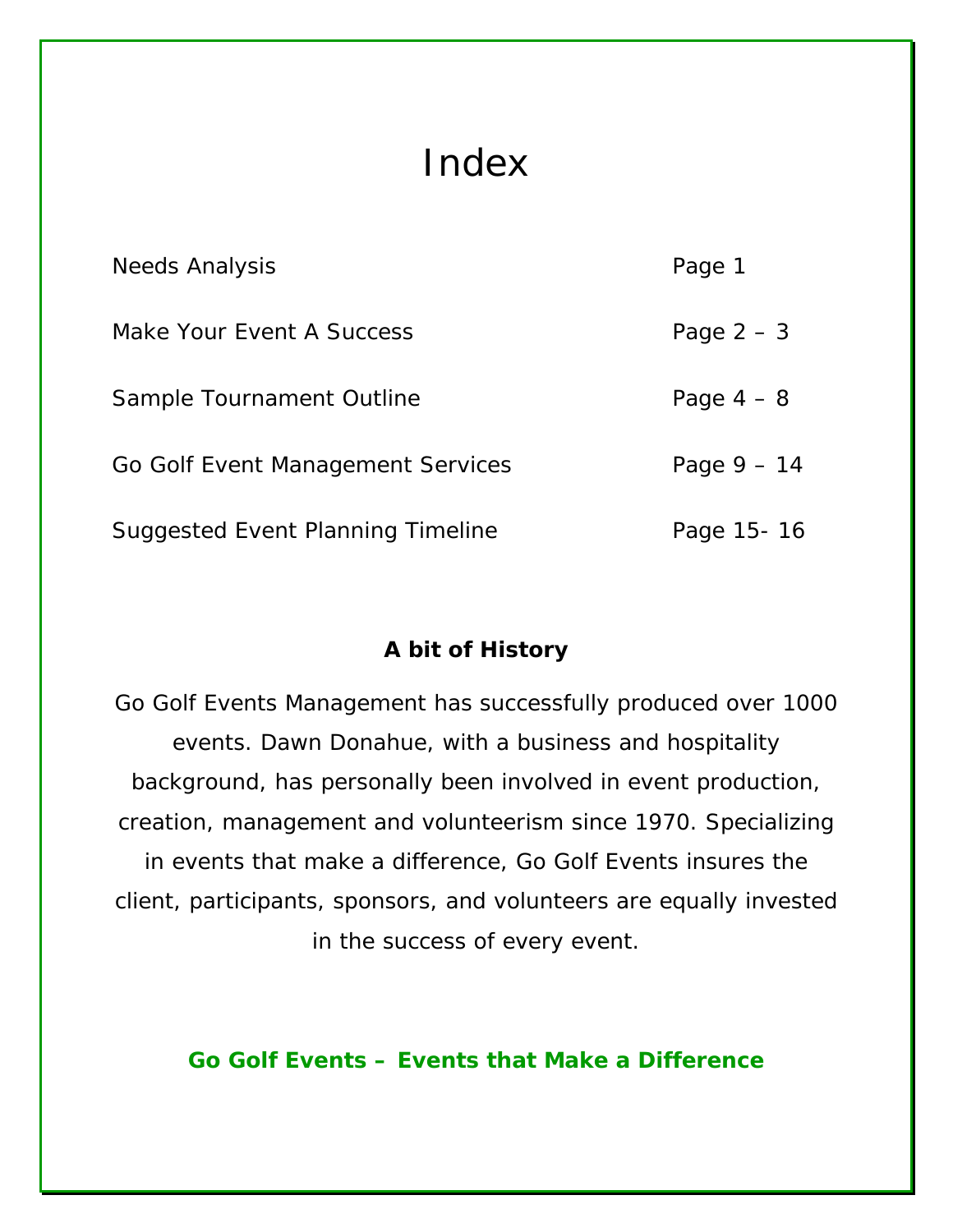#### "Go Golf" Events Management **EVENT PLANNING**

#### **1 DEFINE THE EVENT AND FEASIBILITY**

Define your proposed event. What is it? Who is it for? How many will attend?

- This should be a creative brief, describing the event from first arrivals until the last person leaves.
- State the goals of the event what do you wish to achieve by holding this event?
- What are the success factors? How will you measure the success of your event? What are your back-up plans if these factors are not met? Is the event feasible? What does your data show?

#### 2. **DESIGN THEME CONCEPT AND SLOGAN**

This is where the creative brainstorming exercise comes in. Outline your theme concept and slogan. How will it be expressed within the event? Explain & support the concept. (You must sell the "sizzle"!) Incorporate this into an invitation or some promotional item.

#### 3. **EVALUATE THE EVENT**

Explain how you intend to evaluate the event? When will the evaluation be carried out?

#### 4. **SELECT DATE & VENUE**

- Recommend the best date for the event and provide reasons for your selection. When and why that date? Why not another? Compare and contrast.
- Identify a Venue. Why have you chosen this particular place/location? Provide analysis of global and local issues. If the venue is obvious, why that area within the venue.
- Describe the chosen venue in a descriptive proposal format. (The sponsor/ banker/guests will want all this information- it assists with the decision making). Think about the venue parameters.

#### 5. **ESTABLISH A BUDGET**

- Are you selling tickets? Soliciting sponsorships? Where is your revenue coming from?
- What are the costs to produce this event food & beverage? Entertainment? Venue rental? etc.
- Identify (and separate) Fixed & Variable costs in your budget.
- Break-even point should be indicated if you're selling tickets.

#### 6. **DEVISE CRITICAL PATH / TIMELINE**

- Outline your plan for the event's production process. Show this info in timeline format.
- This must include the major milestones for you, the sponsors, and, the guests. Should include any major deposits (e.g.: venue) that would need to be made to fulfil contract obligations.

#### 7. **MARKET THE EVENT**

- (to sponsors, delegates, employees or the public)
- What is your target market and how will you reach them? Who's on the guest list? How will you encourage ticket sales or attendance?
- What media will you use to market the event to your specific target market? Why do you think it will be effective (e.g.: we are choosing the Beat instead of the Fox because...)
- Promotional item ideas may be included.

#### 8. **MANAGE THE EVENT**

- Develop a detailed production schedule (actual timing of the event in progress including set-up and take down)
- Have a floor plan to show your understanding of space usage.
- Include all logistics that need to be explained concerning the event.
- Outline insurance requirements, licences or other permits required for your event.
- Provide a list of recommended suppliers if required.
- Provide a list of all possible sponsorable areas if required and the benefits you will offer.
- Provide a list of all volunteer and staffed positions and the required numbers of persons

#### 9. **COMPANY PROFILE**

- Create the event profile
- Define the society or the company, goals, mandates, and any objectionable relationships

**Needs and Feasibility Analysis**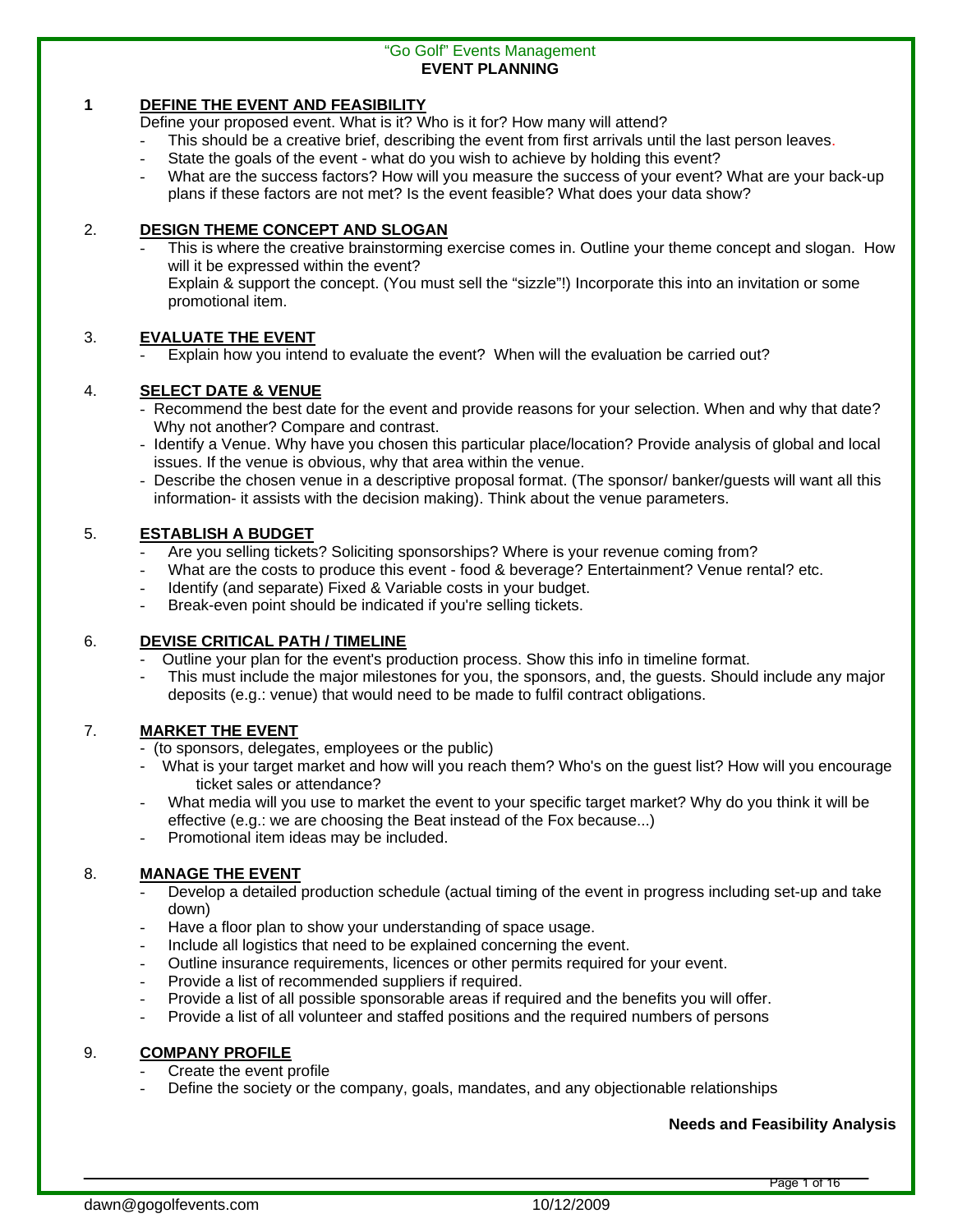# *"Go Golf" Events Management*  Success is in the Details

# **Make your event a success**

Here are ten basic steps you can employ to help organize, promote and run a profitable fundraising tournament. Each event is unique in its particular goal, style, and financial expectations, but they usually have these items in common.

#### **1. Establish Event Committees**

Organizing your volunteer efforts into committees will allow you to accomplish more tasks in a shorter amount of time. Assigning volunteers to specific tasks such as web updating, sponsorships, event promotion and registration will increase your organization and reduce your workload.

#### **2. Create a Website**

Make website your first information resource for your event. From this platform you can refer all mailings, event inquires and questions. It allows you to distribute more event information and details than any brochure could hold, and can always be updated at any time.

#### **3. Finding the Right Course & Price**

Your first task to secure a course and a date. If you seek a private venue, expect a Monday date and reserve a year in advance. Privates usually have better amenities/facilities, but will require more (carts, meals, minimums) thus demanding a higher price. A great venue will guarantee interest in your event, but not participation. Your first fundraising goal should be to fill the course. Pricing your event fairly will ensure better participation. Determine your out-of-pocket expenses (fees, meals, prizes, gifts). Then consider your market and price carefully. Mark-up the event fee, enough to make some money but not too much as to overprice your participants. Remember, event fees are not usually the best profit center for fundraising. Leave some cash in their pockets to spend on your more profitable items.

#### **4. Promote Your Event**

Get the word out as many ways as you can. Target your charity's contacts and mailing lists and the local community. Make sure you refer to your website in all promotional efforts. Start referral e-mail chains. It's FREE and will spread the word quicker and get more potential participants to your website faster. Reference your site in all e-mails, correspondence and confirmations. Driving traffic to your site will increase sign-ups, sponsorships and auction activity. The value of Facebook, Twitter and blogs are immeasurable. However, although these are free to develop and use, the time and supervision of content management is the costly factor. Volunteer management of these sites is important, however, a paid staff member may be necessary for best value.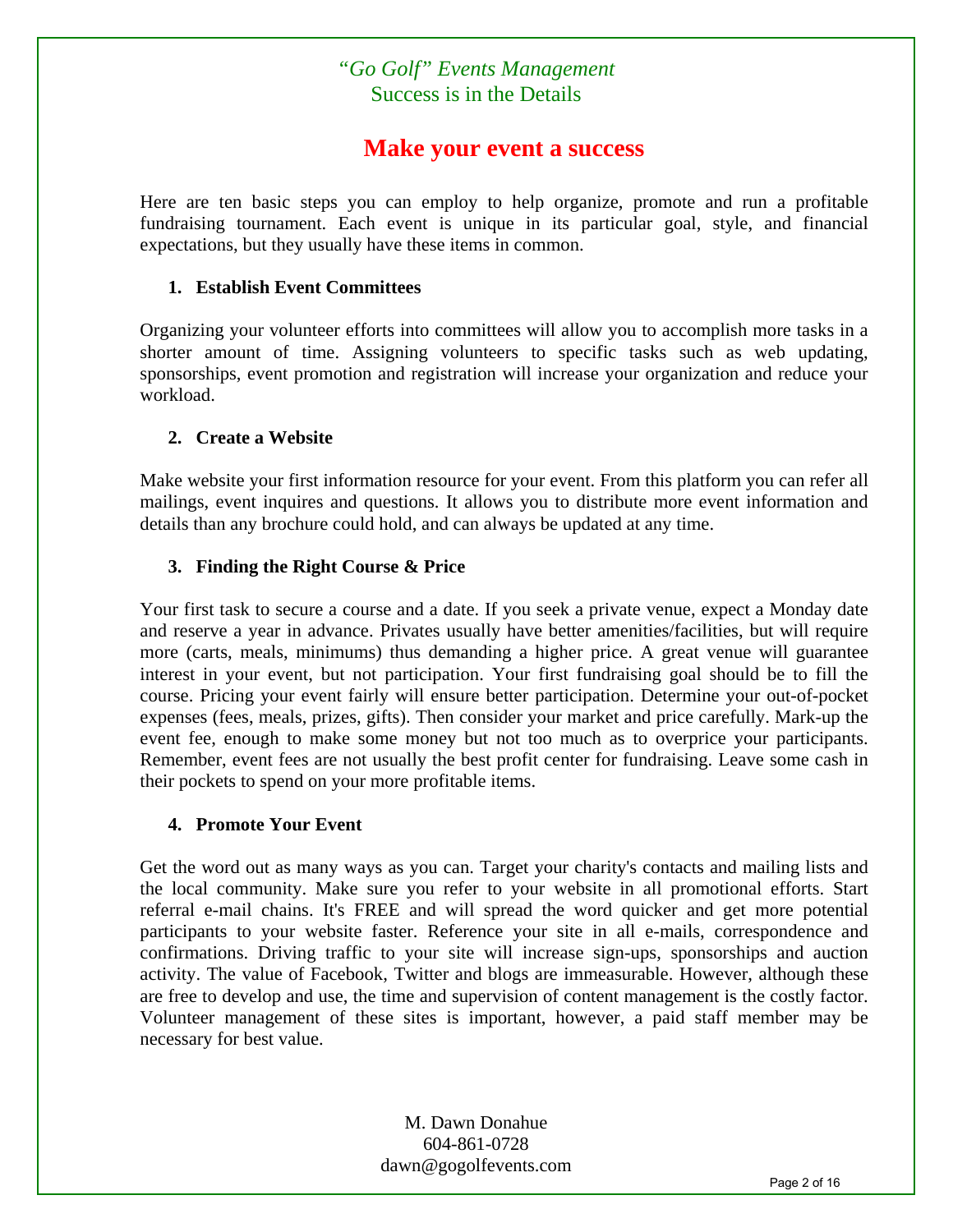# *"Go Golf" Events Management*  Success is in the Details

#### **5. Seek Sponsorships**

Sponsorships are usually led by businesses and corporations. A donation that can be used as a charitable tax-write-off can benefit both you and the sponsor. Selling sponsorships to such items as the event name, tees, greens, awards, and dinners can quickly increase your profits for little overhead. Sponsorships generally receive recognition through signage, event premiums, website, and participant contact. If you are able to offer media coverage as a part of the sponsor package this greatly increases your opportunity for success.

#### **6. Ask for Donations**

In-kind donations can greatly offset your expenses, allowing you to enjoy more profits. Some donations include food, beverage, event premiums and prizes. Also solicit donated items and services for auctions and raffles. However, constantly monitor in kind donations and the cost of them – courier fees, administration, sponsor maintenance and benefits, and management of the donation – some donations are more costly than if purchased.

#### **7. Hold Auctions/Raffles**

Auctions and raffles can be the largest profit maker for any event. By soliciting donated items and services, any money received is 80 to 90% profit. Popular auction items include trips, dinners, professional services, golf outings, and sports memorabilia. Raffle items usually contain smaller prizes such as golf merchandise, gift certificates and premiums. Solicit items and bids online using your Auctions/Raffles page on your website.

#### **8. On-course Games & Contests**

Games of skill and chance on-course will add to your event's fun and profitability. 50/50 draws, shot-accuracy, putting and betting games are all very popular and highly participated in.

#### **9. Post Results and Totals**

Thank participants for their efforts by posting the tournament and fundraising results. Everyone likes to see that the event was successful and reached its fundraising goals. It's a great way to say recognize to sponsors and participants and invite them back to the next event.

#### **10. Prepare for Next Year**

Start preparations for next year's event immediately by securing the date and course and archiving your website. Participants now know you have a website and will be more inclined to use it for future events. Simply archive your site and contact past participants when you have updated your event's information.

> M. Dawn Donahue 604-861-0728 dawn@gogolfevents.com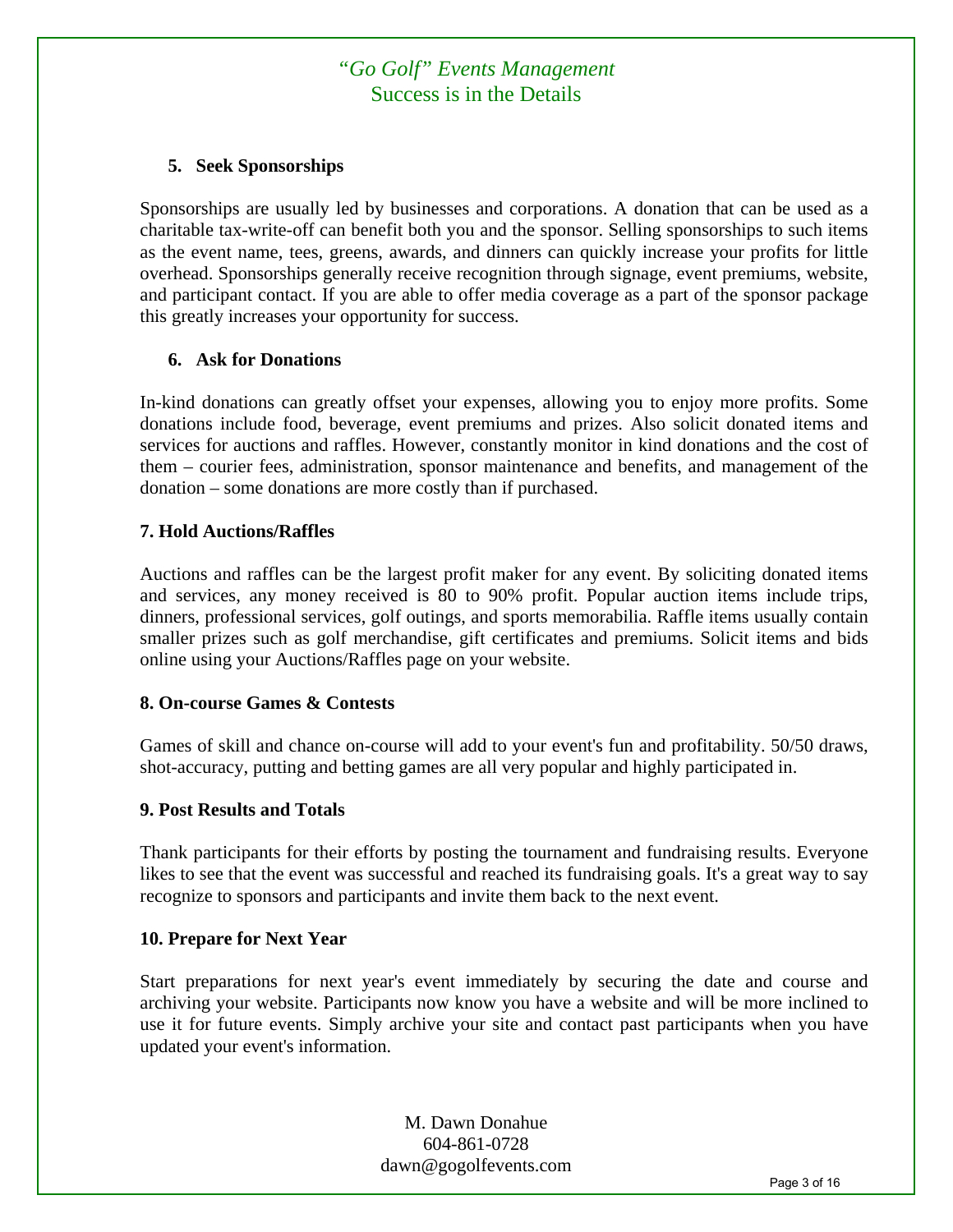#### **A Classic golf tournament may consist of:**

Pre Registration Events: warm up exercises, golf teaching tips from teaching pros, practice putting and chipping. Coffee and snacks for two hours at the driving range; 10:00 a.m until noon, photos, tradeshow, networking

All golf carts may have the following items on the carts:

- $\Box$  Bags (2) filled with water, snacks, fruit, and other donated items these could be cooler bags, or shoe bags. They may have a logo, plus a sponsor logo
- $\Box$  Team Scorecard with golfers individual name, and the sponsors corporate logos
- □ Cart labels on cart, with players names, plus sponsors logos
- $\Box$  Any donated items that would be used during the round of golf towels, divot tools, golf balls, etc
- $\Box$  The program and agenda for the day, including a list of silent and live auction items

**Registration** may be merely a formality, as all teams may be emailed their starting holes and positions, as well as their dinner table number. LeaderBoard may be on site with projection screens. On screen may be all sponsors logos, team names and starting holes (the drawsheet) as well as any announcements and activities. Registration may be at the starters hut, outside the clubhouse

# **Contests**

All contests may be held on course and **may include**:

*KP* – (Closest to the Pin) the golfer with the best tee shot – the one who was closest to the pin, wins a prize. Each Par three may have a KP – one for men and one for women

*LD* – Divided into two categories – one for men and one for women – the goal of this contest is to see which golfer can hit their ball the furthest from the tee box and still have the ball land on the fairway.

*Chip in the wine Bucket* – Each team member gets three balls. Everyone who makes 3 balls may be entered into the prize draw. If no one makes three balls, then everyone who makes two balls may be entered. And so on. If only one person makes three balls, they may win the prize.

*Beat the Pro* – As each group arrives, the Pro may tee off and attempt to hit their shot onto the fairway. Those that have entered the contest may have the opportunity to hit their ball and if their ball is further than the Pro, they win a prize.

*Most Accurate Drive* – The goal is to hit the ball as far as possible while keeping the ball at the center of the fairway. This is measured by taking the distance the ball was hit and seeing how close it is to the centre of the fairway.

*Guess the Number of Lost Balls* – Golfers are asked to "guess" how many balls may be lost by everyone during the tournament. Each group keeps track of how many balls go missing for any reason. The closest guess wins a prize.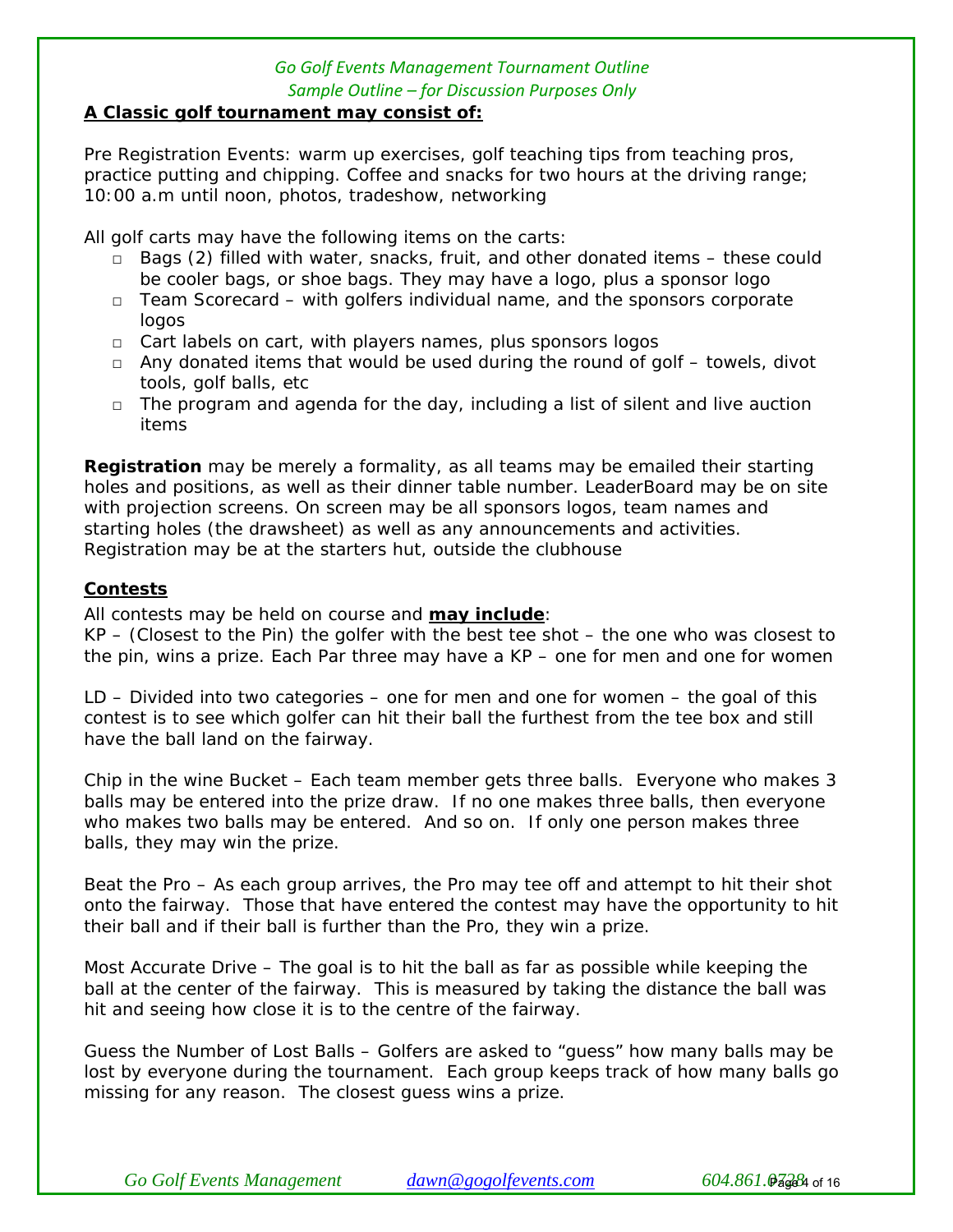*Closest to the Jeroboam (This is a Most Accurate Drive* Contest) – The goal is to hit the ball closest to the Jeroboam to win it. We may have the bottle on display on the tee box, with a picture on a sign at around the 150 to 185 yards from the tee.

*Buy the Drive* – Each group chooses a balloon and decides whether to buy a second balloon. They then pop the balloon and locate a slip of paper in the balloon which has a yardage on it. The team then goes to that yardage from the white tee markers; all four members drop their balls and take their second shot from that spot. No one needs to tee off on this hole. The drive may be assigned to any player – it is a free drive for one player. On this hole no one actually tee's it up – second shot only. This is a great contest for the number one handicap hole!

#### *Putting for Piccolos:*

The putting contest is included in everyone's round. The putting green may be the  $19<sup>th</sup>$ hole. The Lead Sponsor's team may start on the putting green, which is the position of honour, and then move to Hole 1. All teams come from hole 18, to the putting competition, then, proceed to hole one. Depending on the amount of piccolos available, we may give every golfer a piccolo, or, use them as prizes.

#### **Draws or Giveaways**

There could be a wine raffle as well as a standard raffle. We may invite each golfer to bring a bottle of wine to the tournament. That may give us 120 plus bottles of wine, which one person may win. This is an excellent raffle, and keeps people talking! The raffle may consist of one or two major items, such as airplane tickets, or a trip, with many other minor prizes.

## **Food and Beverage**

Sponsors may be offered the opportunity to do on course samples of food and beverages, the working committee and their companies having right of first refusal. A perfect scenario would be to have four beverage samples and four food samples on course. This keeps the day fun, offers good visibility to those on course sponsors, and keeps the tournament moving.

## **Volunteers**

The total number of volunteers may depend on the number of competitions during the event. Below is a list of volunteer positions that could be required for the event. A volunteer schedule may be made when more details have been confirmed. Volunteer central may be located in the clubhouse. As a note, we work with the number of volunteers we have. If we are limited in our number of volunteers, contests can be run with an honour contest. We attempt to have volunteers working in pairs – keeps the day interesting and fun! We also value interns, therefore there are some event management volunteer positions available if the volunteers wish experience for their courses or resume.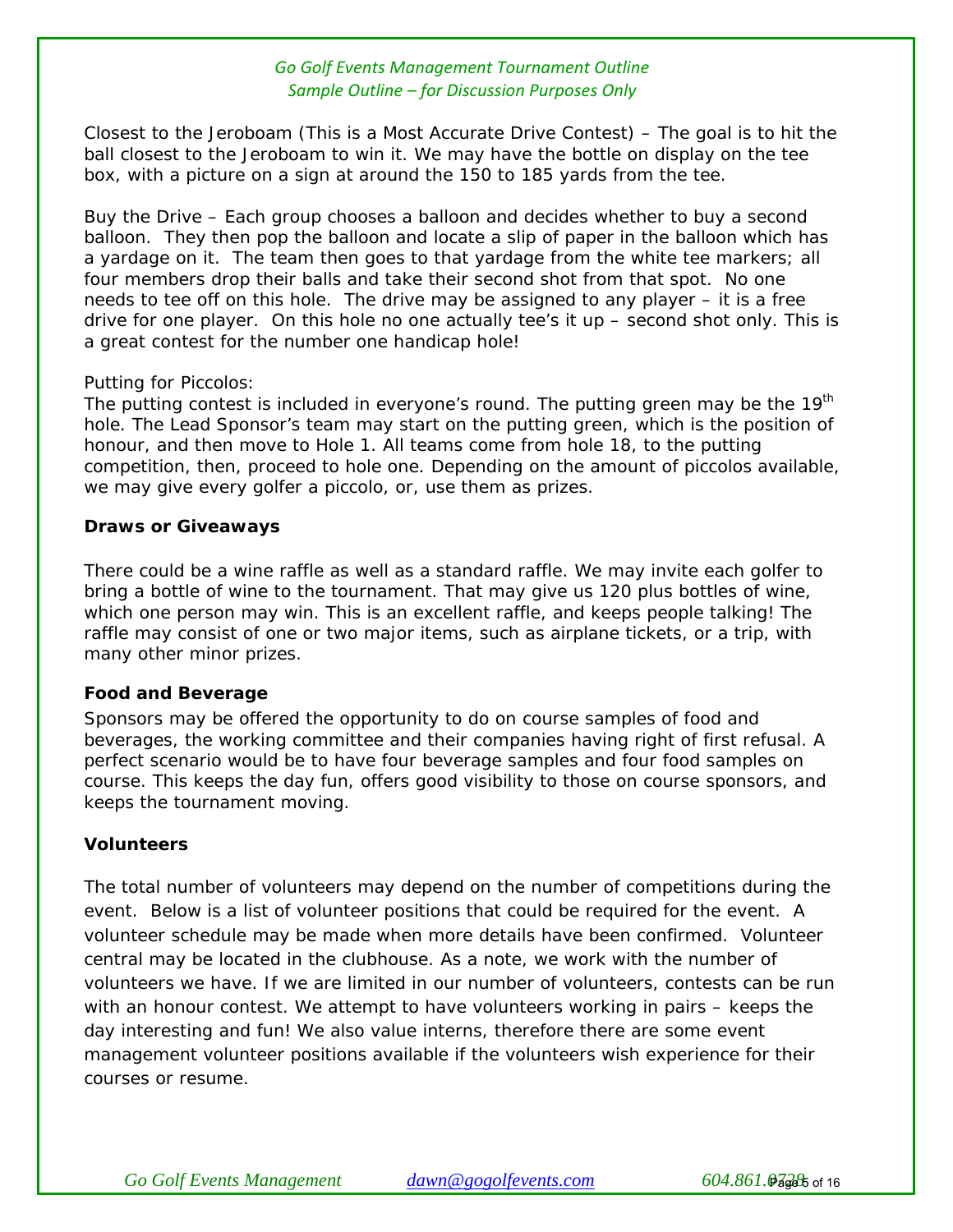## **Suggested Volunteer Positions**

# **On Course**

Hole-in-one Spotter – 2 per hole (total 8 volunteers)

- Assist in all duties related to documenting any hole-in-one's played
- Volunteers are positioned at the tee box which allows for a safer position and an opportunity to interact with the participants
- Please note Hole 3 is sponsored by University Golf Course, Harmony Airways and MCL

Competition(s) –

 Assist with any on course activities such as Buy the Drive or Chip in the Net Competitions.

Putting Competition -

Assist in the putting competition (2 volunteers for entire competition)

Raffle –

• Sell raffle tickets at the reception and dinner. The tournament committee may choose to sell at registration and have an early bird draw.

Food & Beverage –

Volunteers may assist with providing food and beverage to participants

On Course Volunteer Coordinator  $(2)$  – 1 for front nine and 1 for back nine

- Patrol course to organize shift changes, ensure volunteers are fed, to answer any questions
- Liaise with on-course transportation crew to assist in the movement of volunteers for shift changes, bathroom breaks, food, etc.
- Liaise with Event Volunteer Coordinator

On Course Transportation (4) – works with On Course Volunteer Coordinator

 Assist in the moving of volunteers to and from the course including shift changes and bathroom breaks, if necessary.

Production Staff

- KP's placed and removed University Golf Course Staff
- Longest Drive Markers placed and removed University Golf Course Staff
- Hole Sponsor Signage placed and removed University Golf Course Staff
- All Event Signage placed and removed on and off course

# **Club House**

Registration & Gifts – 4 people

- Check-in participants
- Collect outstanding money owed
- Handout Gift Packages to participants, if required
- Handout Thank you Gifts at end of event
- Sell raffles or other items of this nature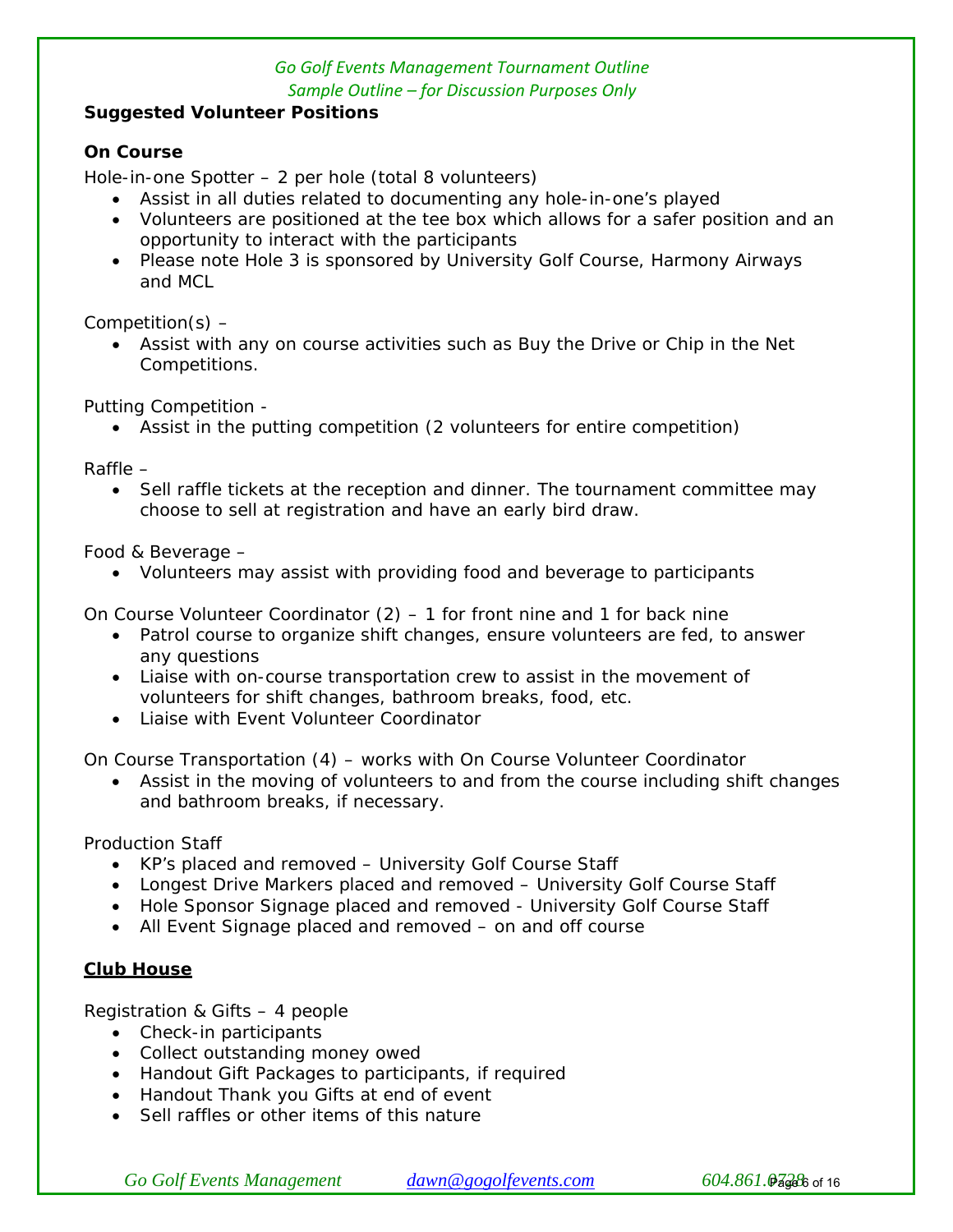Silent Auction –

- Set Up / Strike
- Security
- Assist guests with any questions regarding items or the bidding process
- Assist in silent auction closing / valet

Live Auction –

- Assist guests with any questions regarding items or the bidding process
- Assist in auction spotting as bidders participate
- Collect contact information and payment from winning bidders

Sponsor Liaison –

- Event day contact for sponsors
- Assist sponsors with questions regarding set up / strike, transportation, etc.

Assistant Event Manager – Volunteers

- Check in volunteers
- Take the lead on volunteer orientation
- Deal with issues regarding no-shows, incorrect dress, etc.
- Assist volunteers with questions, evaluation, etc.

Assistant Event Manager – Production

- Ensure golf carts are properly loaded on schedule
- Oversee on course and club house set up and strike
- Oversee banquet preparations
- Ensure event is running on a timely manner

#### **First Aid / Security**

Golf Course Staff plus Go Golf Staff may handle all first aid and security services. St. John's Ambulance may be invited to be on course.

#### **Lost & Found**

Any lost & found items should be returned to volunteer check-in where the item may be recorded and kept until claimed.

#### **SET UP / STRIKE**

Event volunteers, along with staff may coordinate the full set up and strike of the event. University Golf Course staff may provide limited support to set up and strike in the forms of banquet, golf carts and removing materials off the course.

#### **Event Signage**

Event Signage may include (may not be limited to):

- Hole & Green Sponsors
- Directional
- Sponsor / Welcome Banners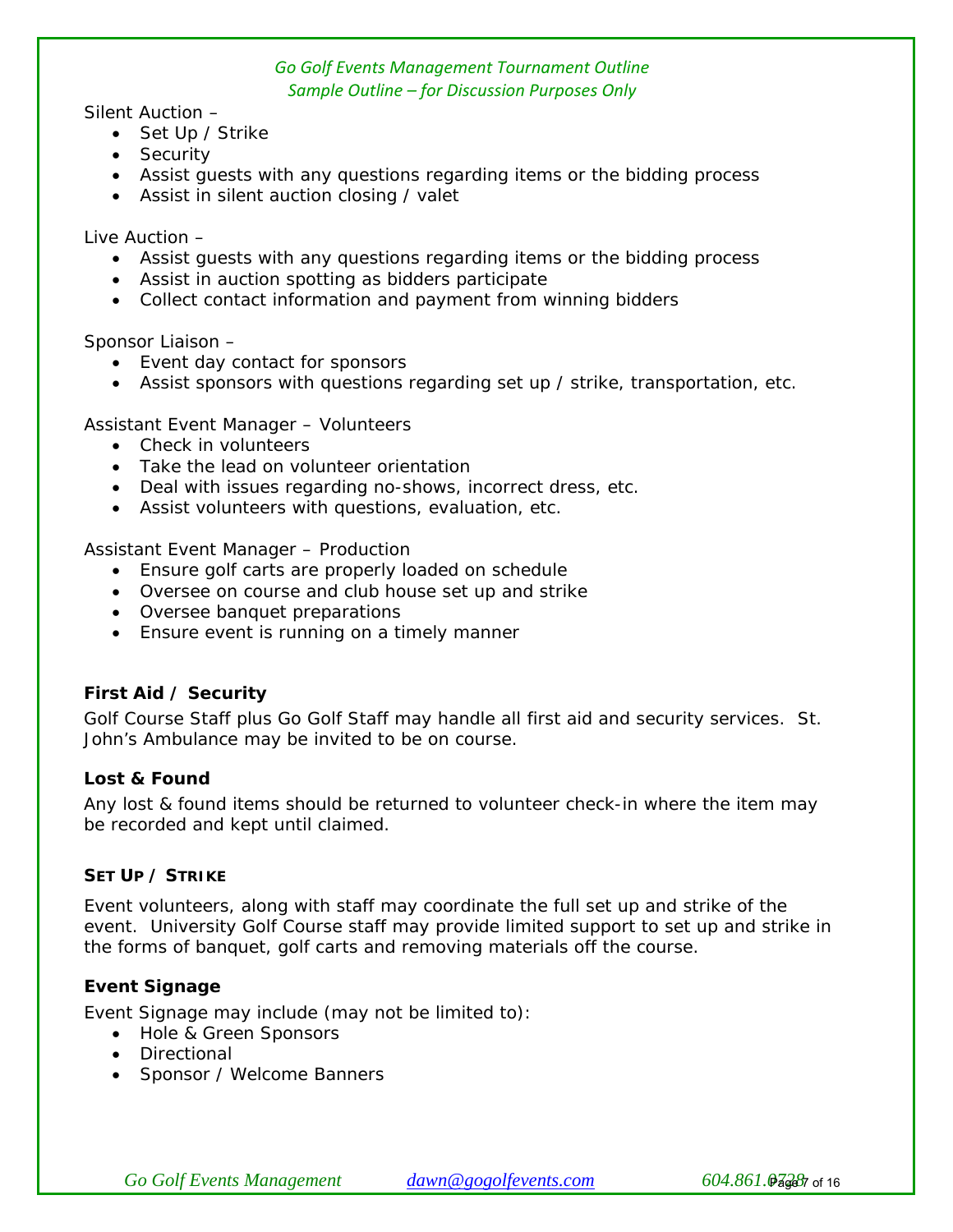#### **Production Schedule Day of**

- EVENT COMMITTEE / VOLUNTEERS / STAFF ARRIVE ON-SITE
- Structures Set up & Strike (if necessary)
- Snacks and Beverages set out
- Sponsors Arrive
- Display Signage
- Contest Set Up & Strike
- Set up golf carts
- On-course Food & Beverage Set Up & Strike
- Sponsor Set Up & Strike
- Registration Opens & Closes
- Move participants' equipment to corresponding golf carts
- Move volunteers on-course and into position
- Shot Gun Start  $-1:00$  p.m (Call To Carts at 12:45 p.m)

On course Activities – 10:30 p.m to 4:30 p.m (OR END OF GOLF TOURNAMENT)

- Rounds Complete (attempt to have the golf portion completed by 6:00 p.m)
- Submit score cards to LeaderBoard
- Volunteer Food Served
- Silent Auction Set Up & Strike
- Dessert Reception Served
- Evening Speech(es)
- Silent Auction Close
- Auction Finance Centre Opens & Closes
- Announce Contest & Raffle Winners
- Award Prizes to Winners

The golf course may be open to all guests from 9:00 a.m. to midnight. Go Golf Staff are on site from 7:00 a.m to midnight. Volunteers may arrive from 8:00 a.m onwards, and may be fed lunch and/or dinner depending on their shifts.

The day flows with non stop activities from guests' arrival at the course, until the last thank you from the podium at 9:00 p.m. We have suggested 9:00 p.m be the close of day, however, depending on the activities, it could run later.

**We recommend that there is only one or two focused fund raising activities. While it is tempting to host as many fundraising opportunities possible, people have a certain amount of dollars to spend – offering more often dilutes the fun and funds. Focus on creating one excellent opportunity to support the event, with an excellent return on investment.**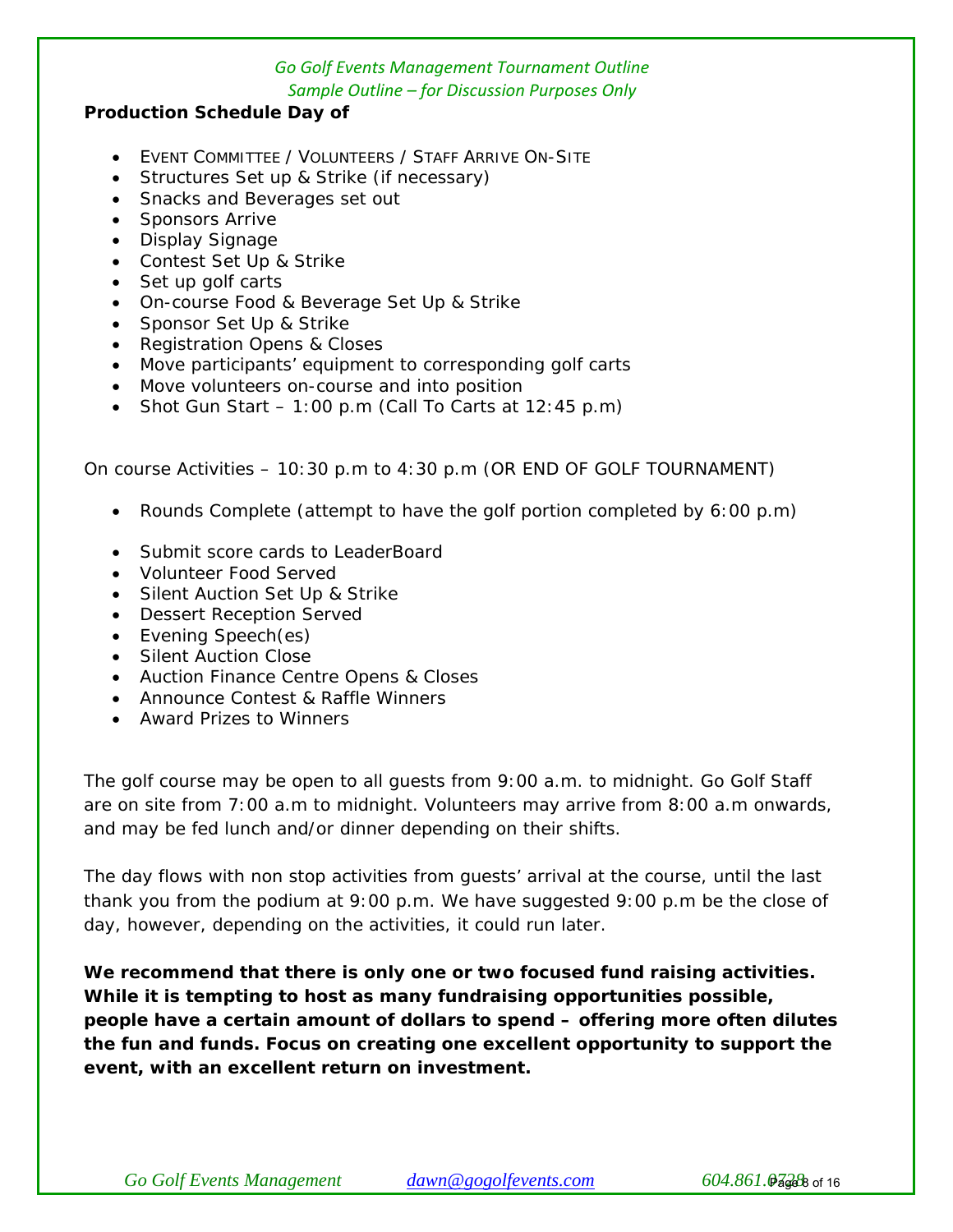# "Go Golf" Event and Tournament Planning & Coordinating

"Go Golf" Events facilitates and manages all the necessary arrangements associated with your golf event from course selection and registration through to the banquet and silent and live auction items. Your golf tournament will be an immediate success because of the time and effort we will put into making your event run flawlessly. Our team of golf event specialists offers a combined 250 years of event, marketing, retail, hospitality, and golf industry experience and an outstanding level of service. Put your tournaments in the capable, confident and experienced hands of our events management team.

# Go Golf Tournament Management Options:

- The complete package covers absolutely everything, from booking the course and player registration to live auctions and distinctive fundraising games. Whether you are a non-profit, a charity, a school or a community centre, we will increase your fundraising efforts and provide you with an unforgettable tournament.
- Imagine just showing up to your corporate event, after attending a minimal number of status meetings, and simply playing in your own tournament. Anyone working with Go Golf can do this because we look after everything to provide you with a stress-free planning and execution process. So start looking forward to spending your day networking and having FUN.
- Want to have your tournament this year but you just don't have the time to spend on it? Go Golf will do the back end, pre-event planning and preparation for you. You take over on tournament day and Go Golf will be there only to assist with your event...the glory is yours!
- You've spent months planning your tournament and now you want to enjoy the day. Let us take care of the event day activities and put all your plans seamlessly into action. Tournament day can be your reward for hours of hard work. An average fundraising event requires over 500 administration hours; a fundraising event can require over 3000 hours.
- Gathering prizes and arranging sponsorships can be the most time consuming and difficult aspect of a golf tournament. We can take this aspect of tournament planning out of your hands and make it hasslefree.
- $\pm$  If you want to customize your golf tournament we will customize the pricing for you. Simply tell us what you want and we'll send you a tailored quote.

604.357.7418 (fax) 604-628.9547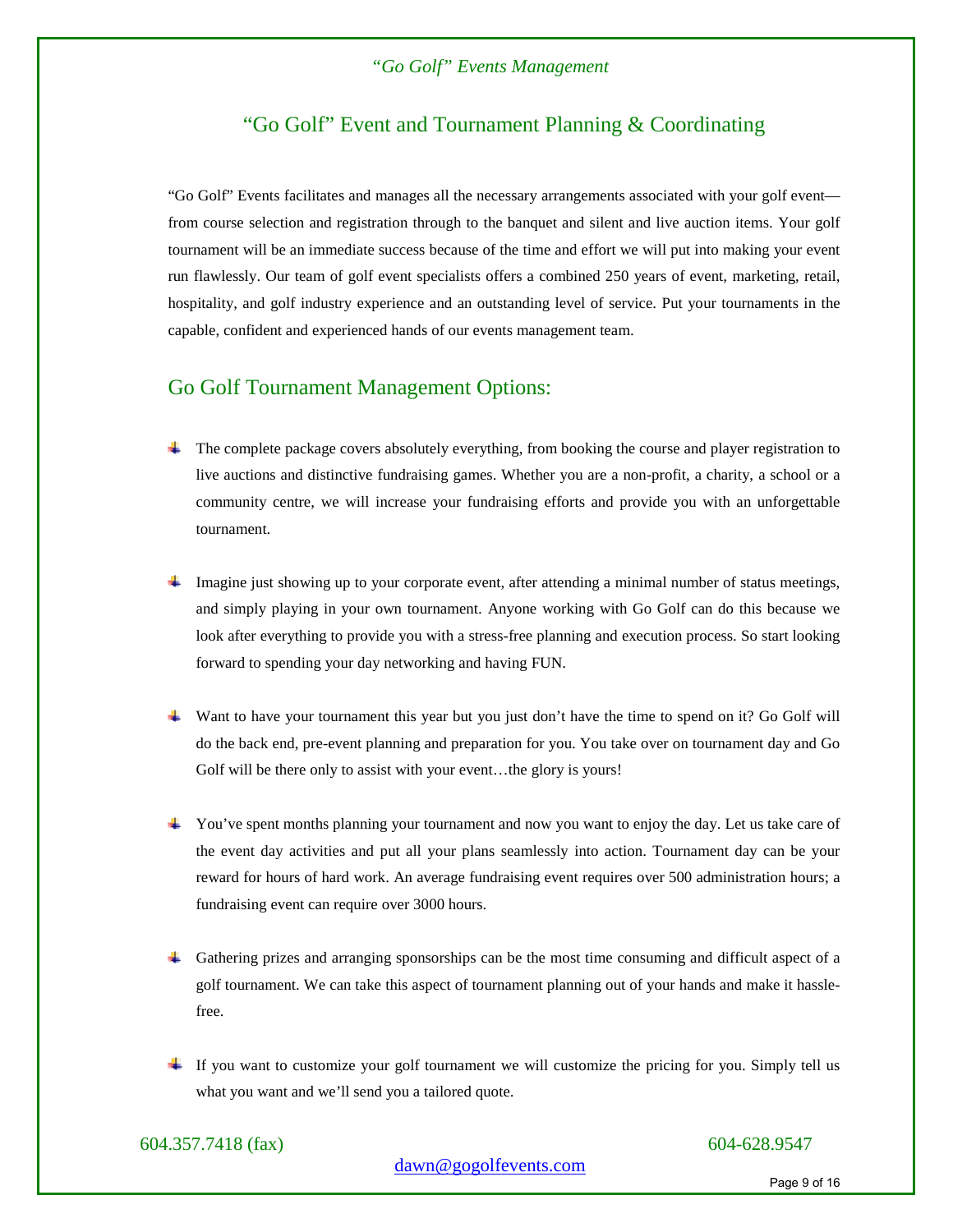#### *"Go Golf" Events Management*

*Our value-added services include a Past Event Audit, a Committee liaisons, meeting facilitation, agendas, minute taking, and administration. These services are included in most of our packages.* 

# $\overline{\text{The Questions you want to ask:}}$

- $\triangleright$  Audit and Analysis
- Pre-Event Planning, including Committee development and timelines
- Budget / **Financial Management**
- $\triangleright$  Registration Management
- > Tournament Documentation
- > Tournament Program
- Volunteer Management
- On-Course Activities
- EeaderBoard Scoring System
- $\triangleright$  Prizes/Tee Gifts
- $\triangleright$  Silent Auction
- $\triangleright$  Live Auction
- $\triangleright$  Food & Beverage
- Sponsorship /in Kind Sponsors / Event Benefits / Sponsor Benefits
- $\triangleright$  Signage
- $\triangleright$  Photography
- > Merchandise
- $\triangleright$  Exit Report
- > Thank you letters to volunteers, donors, attendees, sponsors and partners.

# $\pm$  The Services Provided

# o Event Audit & Analysis – for every tournament, whether you choose our Management Team… or not

We provide an in-depth look at your past golf events. We analyze costs, donations, funds raised, feedback and time spent by internal staff to determine where your event can save money and free up valuable staff hours. We will also take a look at how we can make your golf tournament more unique and more memorable. We can assist with celebrity and sports attendees, celebrity emcees, auctioneers **and, most importantly, valued added benefits.** 

604.357.7418 (fax) 604-628.9547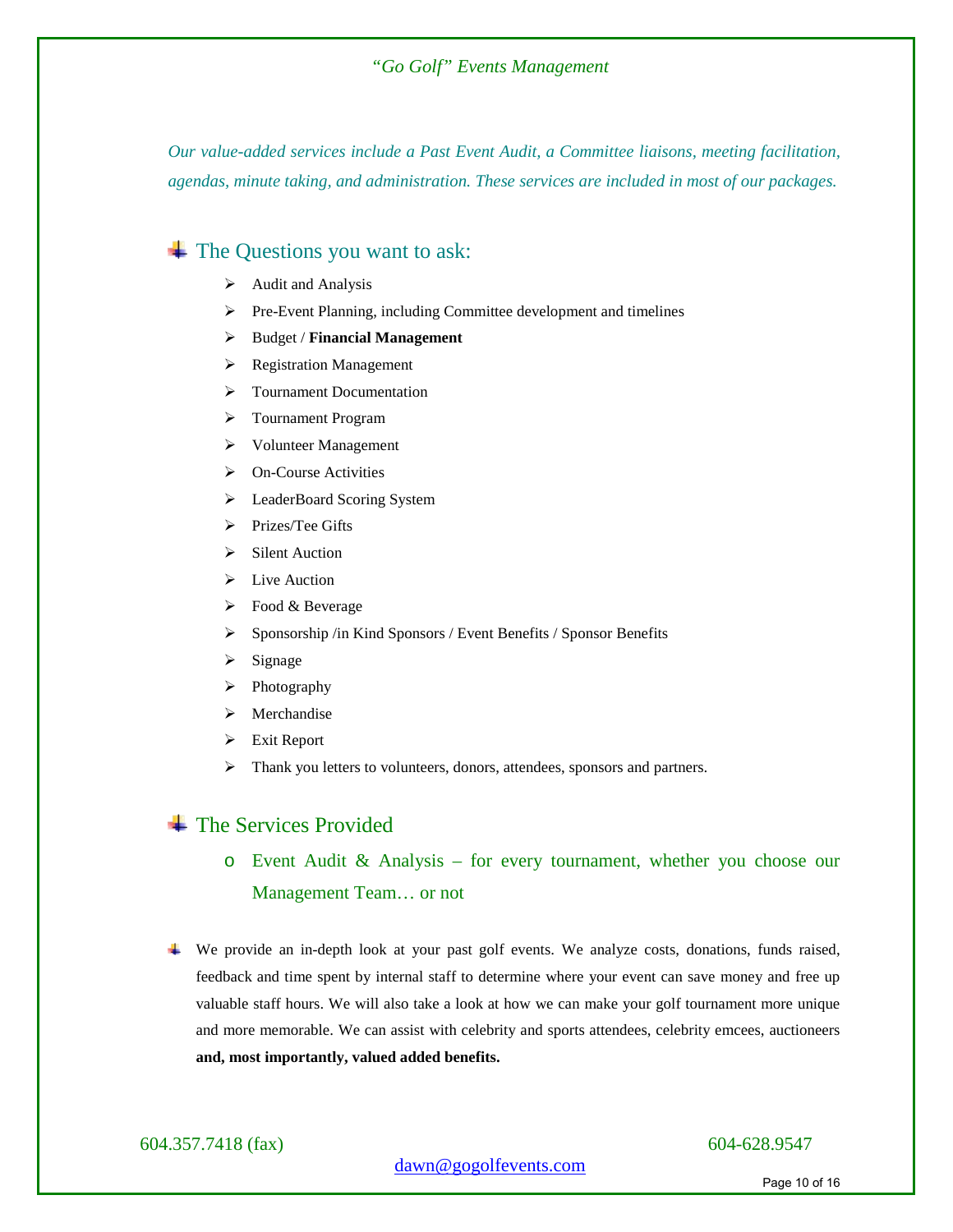#### *"Go Golf" Events Management*

# + Pre-Event Planning

- o Select and secure a golf course that will suit all of your needs.
- o Oversee all golf course negotiations including price and services provided.
- o Select a tournament date and start time.
- o Select a tournament format. (stable ford, scramble, shamble, handicap stroke play)
- o Develop a tournament itinerary that will outline the tournament events.
- o Assist in selecting a charity of choice to distribute surplus tournament funds. (If required)
- o Review all golf tournament functions with golf course staff.
- o Communicate all tournament schedules and information with golf course staff in order to have the facility ready to accommodate your tournament.
- o Promote your golf tournament on web sites with a listing on event calendars, community listings, magazines, newspapers, and, other media outlets to help increase player participation and awareness.

# $\overline{\phantom{a}}$  Budget

- o Plan an event within your budget.
- o Our staff will work with you to prepare a tournament budget that will outline all related expenses and identify the necessary revenue centers.
- o Produce and distribute a final tournament account that will list all expenses and revenues.
- o Collect all registration monies for deposit into a specified bank account and provide you or your tournament director with regular updates on enrollment status, if so desired. **(We recommend that all monies go directly to you, directly into your bank account for security and ease of tracking. We recommend that all credit card payments be processed directly through your office, again, for security, costs, and controls.)**
- o Provide tournament exit report detailing the monies raised and a budget analysis.

## **Exercistration Management**

- o Design and produce a tournament registration program that will serve to promote the golf tournament, provide a list of available sponsorships, list the tournament itinerary and provide a registration form or information on how to register. (Copying or printing cost not included in any package price)
- o Provide a registration process via your website, or, set up a website specifically for your tournaments.

604.357.7418 (fax) 604-628.9547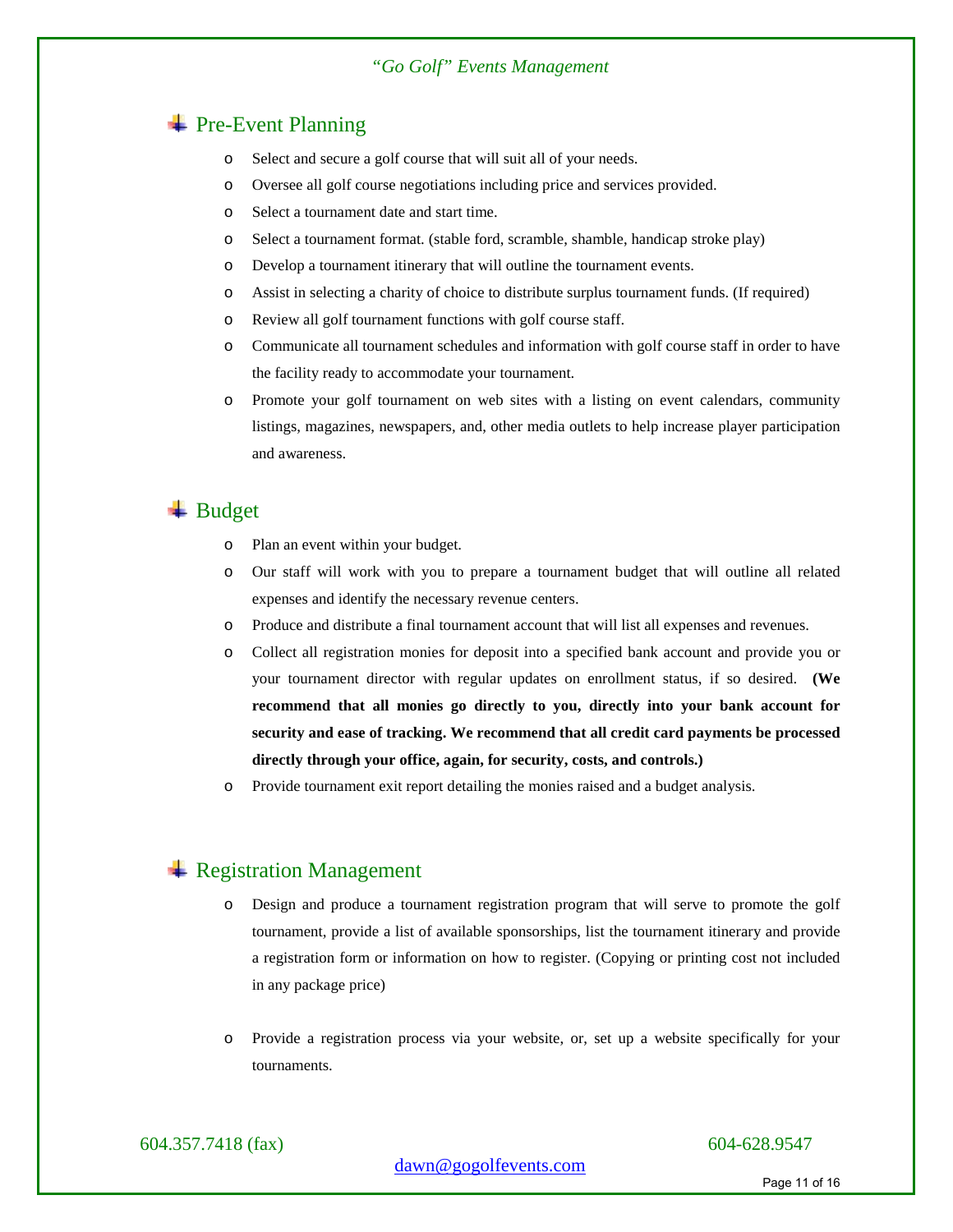# On Course Fundraising (should you desire)

- o Manage the sale of tee it up Mulligans, 50/50, raffle tickets, passports and other related tournament fundraising, including unique games and activities!
- o We recommend you include this in your registration fees

#### $\pm$  Tournament Documentation

o Produce player registration forms, player foursome sheet, player alphabetical list, cart assignment cards, and any other administration forms required.

# Tournament Program

o Design and produce a simple tournament brochure/program for distribution on tournament day outlining agenda, format, hole promotions, sponsor names, tournament rules, golf course regulations, contest information and any other relevant tournament information. Does not include printing (additional)

# Volunteer Management

- o Train all volunteers.
- o Host a pre event training session with written and verbal instructions for day of event
- o Produce and distribute volunteer assignments.
- o Manage all tournament volunteers on event day.

### $\triangle$  **On-Course Activities**

- o Organize standard participant contests such as hole-in-one, putting, closest to the pin, longest drive, and other contests. Develop unique participant contests if required. (Material costs extra and to be approved by client)
- o Promote, set up and manage all on course promotions. (Hole-in-one, putting…)
- o Organize insurance for hole-in-one and/or putting contest(s), and other value added activities.

# <sup>+</sup> Tournament Scoring

- o Tournament scoring by LeaderBoard the choice of the PGA Tour [\(www.ltsleaderboard.com\)](http://www.ltsleaderboard.com/)
- o LeaderBoard also provides sponsor recognition, AV requirements, digital photography of event, slide show of day of activities at end of tournament with CD for your archives
- o LeaderBoard also provides sponsor and fundraising opportunities with side games, logo recognition on customized score cards, cart labels, and on screen visuals

#### 604.357.7418 (fax) 604-628.9547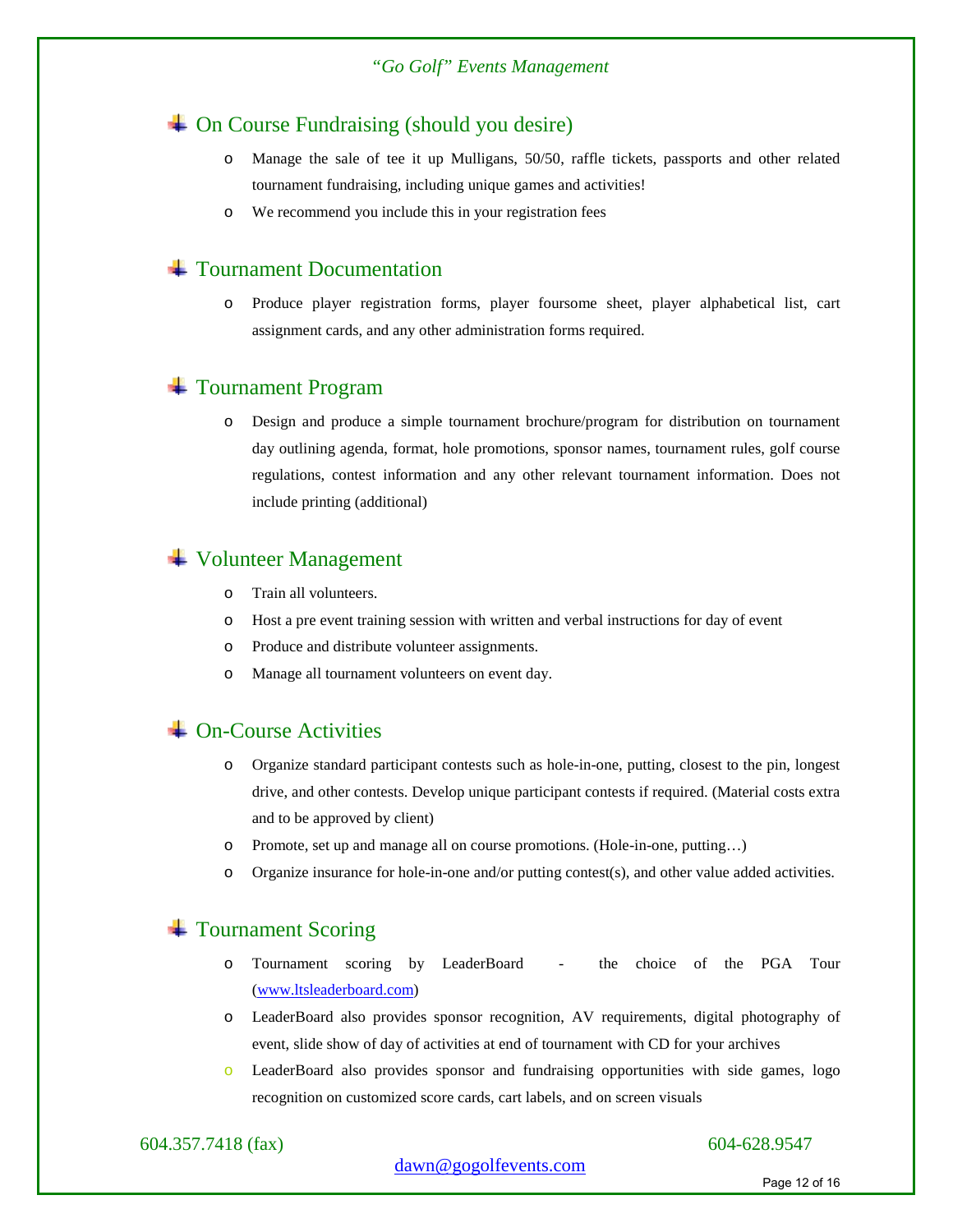# **E** Prizes/Tee Gifts

o Go Golf can research and select items for tournament awards, prizes or trophies to be distributed to winning teams and contest winners. Research, select and package items for arrival gift packages that can include the tournament and/or sponsor logo(s). Awards presentation set up. (Includes banquet/patio room set up, microphone/podium set up, and arrangement of tournament prizes and/or trophies)

#### **→** Silent Auction and/or Live Auction

- o Hold a silent auction to raise additional funds for the golf tournament/chosen charity.
- o Silent and live auction management. (Includes item set up, décor, bid sheets, security, tear down, announcements, purchase transactions, and other associated auction items.
- o Assist with Securing items for silent auction.

#### $\text{Live}\$  Live Auction Management

#### o **Develop an unique, priceless, things money can not buy, live auction**

- Distribution of information prior to tournament
- Design Bid Cards
- **Interactive Audience Management**
- Assist with sourcing a celebrity or professional auctioneer

#### $\overline{\phantom{a}}$  Food & Beverage

- o Make the necessary food and beverage arrangements within the budget guidelines. We can either secure food and beverage through the golf course or use an outside vendor.
- o Coordinate food and beverage set up. (For example: stocking of beverages and snacks in golf carts, set up and stock on-course beverage refill stations, dining room set up for breakfast/lunch/dinner and buffet line set up.)

#### $\ddot{\bullet}$  Signage

- o Organize all tournament signage including hole sponsor signs, sponsor recognition signs, banners, and any other signs needed. (Design and printing costs additional)
- o Set up, placement and pick up of all tournament signage including registration signs & banners, hole sponsor signs, sponsor recognition signs & banners.

# **Exercise** Photography

- o Coordinate tournament photography needs.
	- LeaderBoard and Capture Action provide tournament coverage
	- [www.captureaction.com](http://www.captureaction.com/) offers an excellent asset to any golf tournament
- o Slide show of tournament photographs running throughout the banquet.
- o Recommend inviting other photographers and cameras to assist with tournament coverage

604.357.7418 (fax) 604-628.9547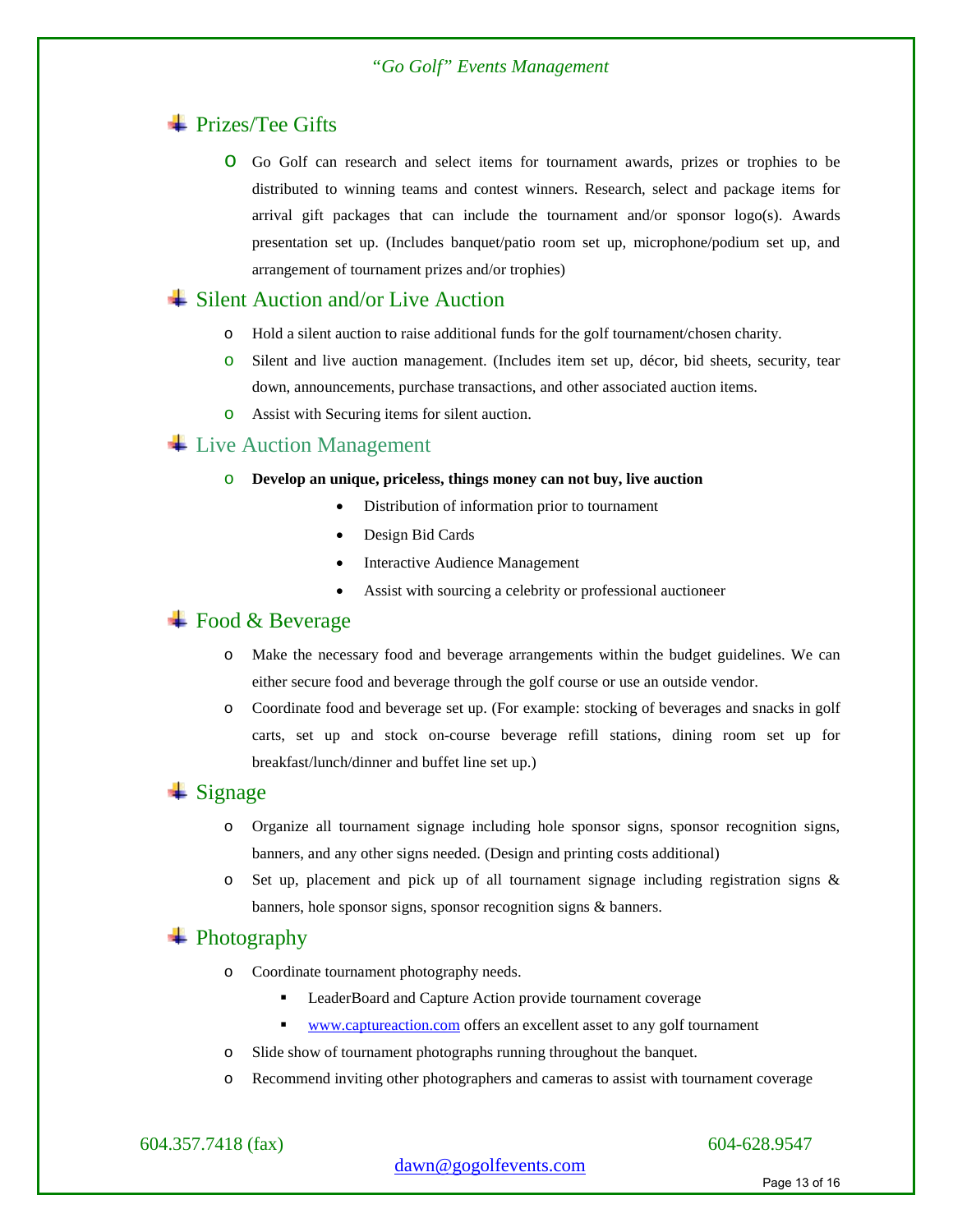### $\blacksquare$  Merchandise

o Develop and manage tournament merchandise. (Purchasing and printing/embroidering costs additional)

# Tournament Day/ Post Event

- o Complete wrap up, clean up, and close of day
- <sup>o</sup> Event Day Success requires over 150 person hours per one golf course and day of the tournament

#### **Exit Report**

- o Provide a mailing list of all participants to use for future player recruitment and thank you letters.
- o Provide a tournament exit report detailing tournament analysis.

# $\triangleq$  Sponsorship

- $\bullet$  Through the sale of sponsorships we can help generate the revenue necessary to fund the golf tournament. We will work directly with you to:
- Review your tournament budget and identify the funding necessary to cover all tournament expenses and fund your targeted charity donation.
- Design and produce a complete line of sponsorship packages.
- Develop sponsorship strategies and packages for presentation to local and regional businesses.
- Identify and produce a list of local and regional businesses that would be targeted for sponsorship opportunities.
- $\bullet$  Assist the committee with the development of all partner and sponsorship opportunities.
- ❖ On going management of sponsor benefits post event

"Go Golf" Events Management Thanks you for the Opportunity To Assist your Event In the Capacity that best suits you Warm Regards

#### Dawn Donahue

Tournament costs not covered by this document include, but are not limited to, MC (personality), live auction, prizes/tee gifts, food and beverage, golf course charge, golf carts, design & printing of signage and brochures (some event day documentation is included), event/banquet equipment rental/AV (if not included in golf course charge), scoring, merchandise screen printing and/or embroidering and cost of merchandise, advertising and printing, and travel.

604.357.7418 (fax) 604-628.9547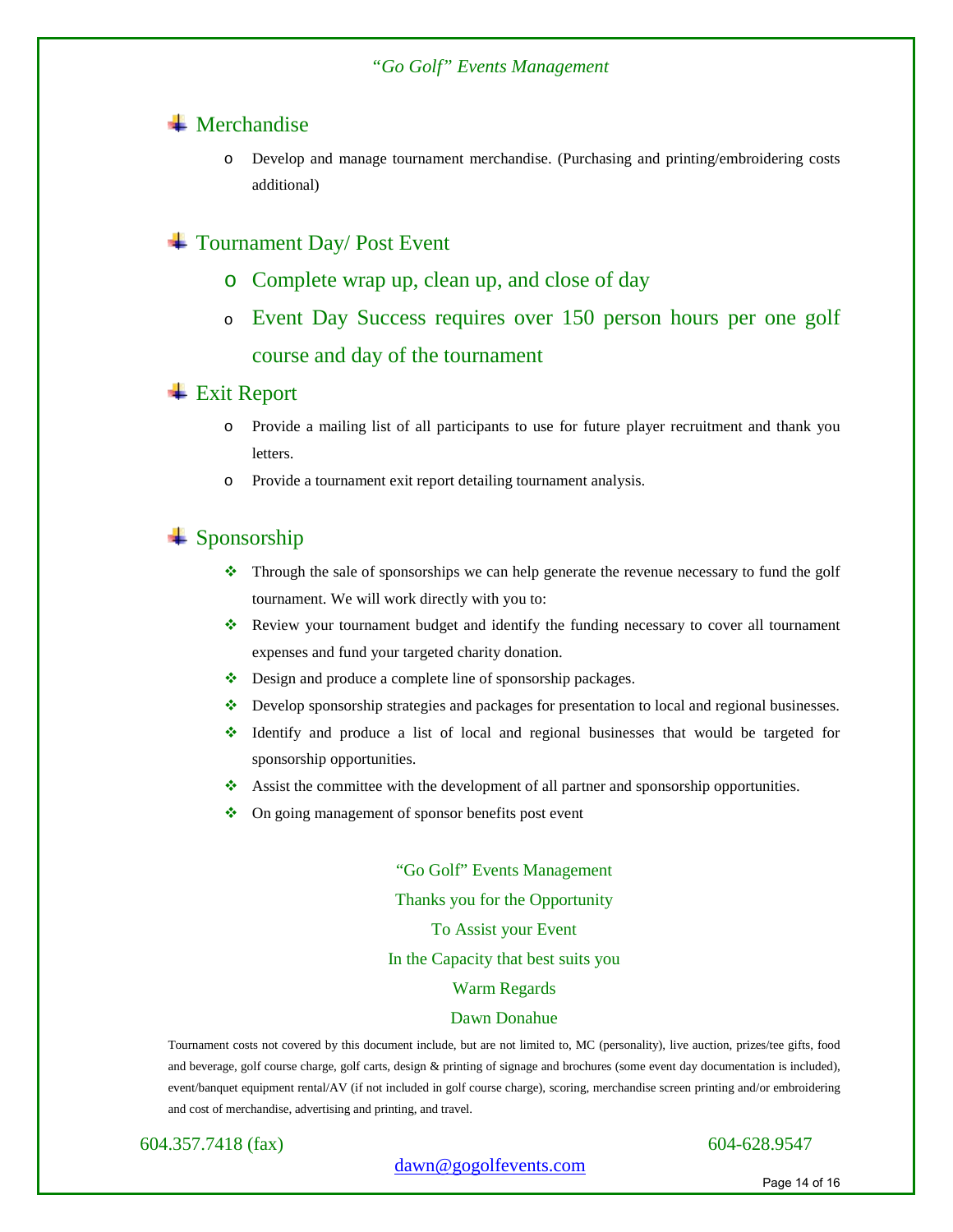| <b>Golf Tournaments</b><br>Timeline<br><b>Actual date</b><br>Task<br>Completed<br><b>Start Date</b><br>Responsibility<br><b>And Continuing</b><br>Determine goals of event<br>Go Golf / Client<br>Determine desired event format<br>Go Golf / Client<br>Determine pre-tournament events<br>Go Golf / Client<br><b>Determine contests</b><br>Go Golf / Client<br>9 months before<br>Determine theme<br>9 months before<br>Go Golf / Client<br>Determine appropriate Golf courses<br>Go Golf / Client<br>Determine event date and timing<br>Go Golf / Client<br>Site inspection on short list of courses<br>Go Golf / Client<br>Site inspection on short list of dinner locations<br>Go Golf / Client<br>9 months before<br>Present event proposal to client<br>9 months before<br>Go Golf<br>Obtain proposal acceptance<br>Go Golf<br>Obtain contract with client<br>Go Golf / Client<br>Tentative hold on desired course<br>Go Golf<br>Tentative hold on desired dinner location<br>9 months before<br>Go Golf<br><b>Create budget</b><br>9 months before<br>Go Golf / Client<br>Create sponsorship plan<br>Go Golf / Client<br>Obtain approval for budget<br>Go Golf / Client<br>Confirm Golf course with deposit and contract<br>Go Golf<br>Confirm dinner location with deposit and contract<br>9 months before<br>Go Golf<br><b>Create Event logo</b><br>9 months before<br>Go Golf / Client<br>Obtain approval for event logo<br>Go Golf / Client<br>9 months before<br>Determine marketing plan. Brochure / web based<br>9 months before<br>Client / Go Golf<br>Create event brochure<br>9 months before<br>Go Golf<br>Obtain approval for brochure<br>9 months before<br>Go Golf / Client<br><b>Print brochure</b><br>9 months before<br>Go Golf / Client<br>Compile targeted sponsorship and player contact list<br><b>Client</b><br>9 months before<br>Begin sponsorship solicitation<br>Client / Go Golf<br><b>Begin player solicitation</b><br>Client<br>9 months before<br>Obtain sponsor logos for signage<br>9 - 1 month before<br>Go Golf<br>Final site inspections as required<br>2 months before<br>Go Golf<br>2 months before<br>Source supplier for f/b on transportation<br>Go Golf<br>2 months before<br>Order transportation as required<br>Go Golf<br>Source supplier for hole in one insurance<br>2 months before<br>Client / Go Golf<br>Source supplier for event insurance<br>Client / Go Golf<br>2 months before<br>Arrange for hole in one prizes<br>2 months before<br>Go Golf / Client<br>Arrange for photographer<br>2 months before<br>Client / Go Golf<br>Begin writing production schedule<br>Go Golf / Client<br>2 months before<br>Design signage<br>2 months before<br>Go Golf<br>Obtain supplier and quote for signage<br>2 months before<br>Go Golf<br>Obtain approval for signage<br>2 months before<br>Go Golf<br>Design Golfer shirts/giveaways<br>2 months before<br>Go Golf / Client<br>Order Golfer shirts/giveaways<br>2 months before<br>Go Golf<br>Design ball markers/giveaways<br>2 months before<br>Go Golf / Client<br>Order ball markers/giveaways<br>Go Golf<br>2 months before<br><b>Order Golf balls</b><br>2 months before<br>Go Golf<br>Ask for suggestions on giveaway items from suppliers<br>2 months before<br>Go Golf / Client<br>Determine welcome package format and contents<br>2 months before<br>Go Golf / Client<br>Advise Golf course of requirement for a contest pro<br>2 months before<br>Go Golf<br>Determine giveaway item (s)<br>2 months before<br>Go Golf / Client |                     |                         |        |  |
|--------------------------------------------------------------------------------------------------------------------------------------------------------------------------------------------------------------------------------------------------------------------------------------------------------------------------------------------------------------------------------------------------------------------------------------------------------------------------------------------------------------------------------------------------------------------------------------------------------------------------------------------------------------------------------------------------------------------------------------------------------------------------------------------------------------------------------------------------------------------------------------------------------------------------------------------------------------------------------------------------------------------------------------------------------------------------------------------------------------------------------------------------------------------------------------------------------------------------------------------------------------------------------------------------------------------------------------------------------------------------------------------------------------------------------------------------------------------------------------------------------------------------------------------------------------------------------------------------------------------------------------------------------------------------------------------------------------------------------------------------------------------------------------------------------------------------------------------------------------------------------------------------------------------------------------------------------------------------------------------------------------------------------------------------------------------------------------------------------------------------------------------------------------------------------------------------------------------------------------------------------------------------------------------------------------------------------------------------------------------------------------------------------------------------------------------------------------------------------------------------------------------------------------------------------------------------------------------------------------------------------------------------------------------------------------------------------------------------------------------------------------------------------------------------------------------------------------------------------------------------------------------------------------------------------------------------------------------------------------------------------------------------------------------------------------------------------------------------------------------------------------------------------------------------------------------------------------------------------------------------------------------------------------------------------------------------------------------------------------------------------------------------------------------------------------------------------------------------------------------------------------------------------------------------|---------------------|-------------------------|--------|--|
|                                                                                                                                                                                                                                                                                                                                                                                                                                                                                                                                                                                                                                                                                                                                                                                                                                                                                                                                                                                                                                                                                                                                                                                                                                                                                                                                                                                                                                                                                                                                                                                                                                                                                                                                                                                                                                                                                                                                                                                                                                                                                                                                                                                                                                                                                                                                                                                                                                                                                                                                                                                                                                                                                                                                                                                                                                                                                                                                                                                                                                                                                                                                                                                                                                                                                                                                                                                                                                                                                                                                                  |                     |                         |        |  |
|                                                                                                                                                                                                                                                                                                                                                                                                                                                                                                                                                                                                                                                                                                                                                                                                                                                                                                                                                                                                                                                                                                                                                                                                                                                                                                                                                                                                                                                                                                                                                                                                                                                                                                                                                                                                                                                                                                                                                                                                                                                                                                                                                                                                                                                                                                                                                                                                                                                                                                                                                                                                                                                                                                                                                                                                                                                                                                                                                                                                                                                                                                                                                                                                                                                                                                                                                                                                                                                                                                                                                  |                     |                         |        |  |
|                                                                                                                                                                                                                                                                                                                                                                                                                                                                                                                                                                                                                                                                                                                                                                                                                                                                                                                                                                                                                                                                                                                                                                                                                                                                                                                                                                                                                                                                                                                                                                                                                                                                                                                                                                                                                                                                                                                                                                                                                                                                                                                                                                                                                                                                                                                                                                                                                                                                                                                                                                                                                                                                                                                                                                                                                                                                                                                                                                                                                                                                                                                                                                                                                                                                                                                                                                                                                                                                                                                                                  |                     |                         |        |  |
|                                                                                                                                                                                                                                                                                                                                                                                                                                                                                                                                                                                                                                                                                                                                                                                                                                                                                                                                                                                                                                                                                                                                                                                                                                                                                                                                                                                                                                                                                                                                                                                                                                                                                                                                                                                                                                                                                                                                                                                                                                                                                                                                                                                                                                                                                                                                                                                                                                                                                                                                                                                                                                                                                                                                                                                                                                                                                                                                                                                                                                                                                                                                                                                                                                                                                                                                                                                                                                                                                                                                                  | 9 months before     |                         |        |  |
|                                                                                                                                                                                                                                                                                                                                                                                                                                                                                                                                                                                                                                                                                                                                                                                                                                                                                                                                                                                                                                                                                                                                                                                                                                                                                                                                                                                                                                                                                                                                                                                                                                                                                                                                                                                                                                                                                                                                                                                                                                                                                                                                                                                                                                                                                                                                                                                                                                                                                                                                                                                                                                                                                                                                                                                                                                                                                                                                                                                                                                                                                                                                                                                                                                                                                                                                                                                                                                                                                                                                                  | 9 months before     |                         |        |  |
|                                                                                                                                                                                                                                                                                                                                                                                                                                                                                                                                                                                                                                                                                                                                                                                                                                                                                                                                                                                                                                                                                                                                                                                                                                                                                                                                                                                                                                                                                                                                                                                                                                                                                                                                                                                                                                                                                                                                                                                                                                                                                                                                                                                                                                                                                                                                                                                                                                                                                                                                                                                                                                                                                                                                                                                                                                                                                                                                                                                                                                                                                                                                                                                                                                                                                                                                                                                                                                                                                                                                                  | 9 months before     |                         |        |  |
|                                                                                                                                                                                                                                                                                                                                                                                                                                                                                                                                                                                                                                                                                                                                                                                                                                                                                                                                                                                                                                                                                                                                                                                                                                                                                                                                                                                                                                                                                                                                                                                                                                                                                                                                                                                                                                                                                                                                                                                                                                                                                                                                                                                                                                                                                                                                                                                                                                                                                                                                                                                                                                                                                                                                                                                                                                                                                                                                                                                                                                                                                                                                                                                                                                                                                                                                                                                                                                                                                                                                                  |                     |                         |        |  |
|                                                                                                                                                                                                                                                                                                                                                                                                                                                                                                                                                                                                                                                                                                                                                                                                                                                                                                                                                                                                                                                                                                                                                                                                                                                                                                                                                                                                                                                                                                                                                                                                                                                                                                                                                                                                                                                                                                                                                                                                                                                                                                                                                                                                                                                                                                                                                                                                                                                                                                                                                                                                                                                                                                                                                                                                                                                                                                                                                                                                                                                                                                                                                                                                                                                                                                                                                                                                                                                                                                                                                  |                     |                         |        |  |
|                                                                                                                                                                                                                                                                                                                                                                                                                                                                                                                                                                                                                                                                                                                                                                                                                                                                                                                                                                                                                                                                                                                                                                                                                                                                                                                                                                                                                                                                                                                                                                                                                                                                                                                                                                                                                                                                                                                                                                                                                                                                                                                                                                                                                                                                                                                                                                                                                                                                                                                                                                                                                                                                                                                                                                                                                                                                                                                                                                                                                                                                                                                                                                                                                                                                                                                                                                                                                                                                                                                                                  | 9 months before     |                         |        |  |
|                                                                                                                                                                                                                                                                                                                                                                                                                                                                                                                                                                                                                                                                                                                                                                                                                                                                                                                                                                                                                                                                                                                                                                                                                                                                                                                                                                                                                                                                                                                                                                                                                                                                                                                                                                                                                                                                                                                                                                                                                                                                                                                                                                                                                                                                                                                                                                                                                                                                                                                                                                                                                                                                                                                                                                                                                                                                                                                                                                                                                                                                                                                                                                                                                                                                                                                                                                                                                                                                                                                                                  | 9 months before     |                         |        |  |
|                                                                                                                                                                                                                                                                                                                                                                                                                                                                                                                                                                                                                                                                                                                                                                                                                                                                                                                                                                                                                                                                                                                                                                                                                                                                                                                                                                                                                                                                                                                                                                                                                                                                                                                                                                                                                                                                                                                                                                                                                                                                                                                                                                                                                                                                                                                                                                                                                                                                                                                                                                                                                                                                                                                                                                                                                                                                                                                                                                                                                                                                                                                                                                                                                                                                                                                                                                                                                                                                                                                                                  | 9 months before     |                         |        |  |
|                                                                                                                                                                                                                                                                                                                                                                                                                                                                                                                                                                                                                                                                                                                                                                                                                                                                                                                                                                                                                                                                                                                                                                                                                                                                                                                                                                                                                                                                                                                                                                                                                                                                                                                                                                                                                                                                                                                                                                                                                                                                                                                                                                                                                                                                                                                                                                                                                                                                                                                                                                                                                                                                                                                                                                                                                                                                                                                                                                                                                                                                                                                                                                                                                                                                                                                                                                                                                                                                                                                                                  |                     |                         |        |  |
|                                                                                                                                                                                                                                                                                                                                                                                                                                                                                                                                                                                                                                                                                                                                                                                                                                                                                                                                                                                                                                                                                                                                                                                                                                                                                                                                                                                                                                                                                                                                                                                                                                                                                                                                                                                                                                                                                                                                                                                                                                                                                                                                                                                                                                                                                                                                                                                                                                                                                                                                                                                                                                                                                                                                                                                                                                                                                                                                                                                                                                                                                                                                                                                                                                                                                                                                                                                                                                                                                                                                                  |                     |                         |        |  |
|                                                                                                                                                                                                                                                                                                                                                                                                                                                                                                                                                                                                                                                                                                                                                                                                                                                                                                                                                                                                                                                                                                                                                                                                                                                                                                                                                                                                                                                                                                                                                                                                                                                                                                                                                                                                                                                                                                                                                                                                                                                                                                                                                                                                                                                                                                                                                                                                                                                                                                                                                                                                                                                                                                                                                                                                                                                                                                                                                                                                                                                                                                                                                                                                                                                                                                                                                                                                                                                                                                                                                  | 9 months before     |                         |        |  |
|                                                                                                                                                                                                                                                                                                                                                                                                                                                                                                                                                                                                                                                                                                                                                                                                                                                                                                                                                                                                                                                                                                                                                                                                                                                                                                                                                                                                                                                                                                                                                                                                                                                                                                                                                                                                                                                                                                                                                                                                                                                                                                                                                                                                                                                                                                                                                                                                                                                                                                                                                                                                                                                                                                                                                                                                                                                                                                                                                                                                                                                                                                                                                                                                                                                                                                                                                                                                                                                                                                                                                  | 9 months before     |                         |        |  |
|                                                                                                                                                                                                                                                                                                                                                                                                                                                                                                                                                                                                                                                                                                                                                                                                                                                                                                                                                                                                                                                                                                                                                                                                                                                                                                                                                                                                                                                                                                                                                                                                                                                                                                                                                                                                                                                                                                                                                                                                                                                                                                                                                                                                                                                                                                                                                                                                                                                                                                                                                                                                                                                                                                                                                                                                                                                                                                                                                                                                                                                                                                                                                                                                                                                                                                                                                                                                                                                                                                                                                  | 9 months before     |                         |        |  |
|                                                                                                                                                                                                                                                                                                                                                                                                                                                                                                                                                                                                                                                                                                                                                                                                                                                                                                                                                                                                                                                                                                                                                                                                                                                                                                                                                                                                                                                                                                                                                                                                                                                                                                                                                                                                                                                                                                                                                                                                                                                                                                                                                                                                                                                                                                                                                                                                                                                                                                                                                                                                                                                                                                                                                                                                                                                                                                                                                                                                                                                                                                                                                                                                                                                                                                                                                                                                                                                                                                                                                  |                     |                         |        |  |
|                                                                                                                                                                                                                                                                                                                                                                                                                                                                                                                                                                                                                                                                                                                                                                                                                                                                                                                                                                                                                                                                                                                                                                                                                                                                                                                                                                                                                                                                                                                                                                                                                                                                                                                                                                                                                                                                                                                                                                                                                                                                                                                                                                                                                                                                                                                                                                                                                                                                                                                                                                                                                                                                                                                                                                                                                                                                                                                                                                                                                                                                                                                                                                                                                                                                                                                                                                                                                                                                                                                                                  |                     |                         |        |  |
|                                                                                                                                                                                                                                                                                                                                                                                                                                                                                                                                                                                                                                                                                                                                                                                                                                                                                                                                                                                                                                                                                                                                                                                                                                                                                                                                                                                                                                                                                                                                                                                                                                                                                                                                                                                                                                                                                                                                                                                                                                                                                                                                                                                                                                                                                                                                                                                                                                                                                                                                                                                                                                                                                                                                                                                                                                                                                                                                                                                                                                                                                                                                                                                                                                                                                                                                                                                                                                                                                                                                                  | 9 months before     |                         |        |  |
|                                                                                                                                                                                                                                                                                                                                                                                                                                                                                                                                                                                                                                                                                                                                                                                                                                                                                                                                                                                                                                                                                                                                                                                                                                                                                                                                                                                                                                                                                                                                                                                                                                                                                                                                                                                                                                                                                                                                                                                                                                                                                                                                                                                                                                                                                                                                                                                                                                                                                                                                                                                                                                                                                                                                                                                                                                                                                                                                                                                                                                                                                                                                                                                                                                                                                                                                                                                                                                                                                                                                                  | 9 months before     |                         |        |  |
|                                                                                                                                                                                                                                                                                                                                                                                                                                                                                                                                                                                                                                                                                                                                                                                                                                                                                                                                                                                                                                                                                                                                                                                                                                                                                                                                                                                                                                                                                                                                                                                                                                                                                                                                                                                                                                                                                                                                                                                                                                                                                                                                                                                                                                                                                                                                                                                                                                                                                                                                                                                                                                                                                                                                                                                                                                                                                                                                                                                                                                                                                                                                                                                                                                                                                                                                                                                                                                                                                                                                                  | 9 months before     |                         |        |  |
|                                                                                                                                                                                                                                                                                                                                                                                                                                                                                                                                                                                                                                                                                                                                                                                                                                                                                                                                                                                                                                                                                                                                                                                                                                                                                                                                                                                                                                                                                                                                                                                                                                                                                                                                                                                                                                                                                                                                                                                                                                                                                                                                                                                                                                                                                                                                                                                                                                                                                                                                                                                                                                                                                                                                                                                                                                                                                                                                                                                                                                                                                                                                                                                                                                                                                                                                                                                                                                                                                                                                                  |                     |                         |        |  |
|                                                                                                                                                                                                                                                                                                                                                                                                                                                                                                                                                                                                                                                                                                                                                                                                                                                                                                                                                                                                                                                                                                                                                                                                                                                                                                                                                                                                                                                                                                                                                                                                                                                                                                                                                                                                                                                                                                                                                                                                                                                                                                                                                                                                                                                                                                                                                                                                                                                                                                                                                                                                                                                                                                                                                                                                                                                                                                                                                                                                                                                                                                                                                                                                                                                                                                                                                                                                                                                                                                                                                  |                     |                         |        |  |
|                                                                                                                                                                                                                                                                                                                                                                                                                                                                                                                                                                                                                                                                                                                                                                                                                                                                                                                                                                                                                                                                                                                                                                                                                                                                                                                                                                                                                                                                                                                                                                                                                                                                                                                                                                                                                                                                                                                                                                                                                                                                                                                                                                                                                                                                                                                                                                                                                                                                                                                                                                                                                                                                                                                                                                                                                                                                                                                                                                                                                                                                                                                                                                                                                                                                                                                                                                                                                                                                                                                                                  |                     |                         |        |  |
|                                                                                                                                                                                                                                                                                                                                                                                                                                                                                                                                                                                                                                                                                                                                                                                                                                                                                                                                                                                                                                                                                                                                                                                                                                                                                                                                                                                                                                                                                                                                                                                                                                                                                                                                                                                                                                                                                                                                                                                                                                                                                                                                                                                                                                                                                                                                                                                                                                                                                                                                                                                                                                                                                                                                                                                                                                                                                                                                                                                                                                                                                                                                                                                                                                                                                                                                                                                                                                                                                                                                                  |                     |                         |        |  |
|                                                                                                                                                                                                                                                                                                                                                                                                                                                                                                                                                                                                                                                                                                                                                                                                                                                                                                                                                                                                                                                                                                                                                                                                                                                                                                                                                                                                                                                                                                                                                                                                                                                                                                                                                                                                                                                                                                                                                                                                                                                                                                                                                                                                                                                                                                                                                                                                                                                                                                                                                                                                                                                                                                                                                                                                                                                                                                                                                                                                                                                                                                                                                                                                                                                                                                                                                                                                                                                                                                                                                  |                     |                         |        |  |
|                                                                                                                                                                                                                                                                                                                                                                                                                                                                                                                                                                                                                                                                                                                                                                                                                                                                                                                                                                                                                                                                                                                                                                                                                                                                                                                                                                                                                                                                                                                                                                                                                                                                                                                                                                                                                                                                                                                                                                                                                                                                                                                                                                                                                                                                                                                                                                                                                                                                                                                                                                                                                                                                                                                                                                                                                                                                                                                                                                                                                                                                                                                                                                                                                                                                                                                                                                                                                                                                                                                                                  |                     |                         |        |  |
|                                                                                                                                                                                                                                                                                                                                                                                                                                                                                                                                                                                                                                                                                                                                                                                                                                                                                                                                                                                                                                                                                                                                                                                                                                                                                                                                                                                                                                                                                                                                                                                                                                                                                                                                                                                                                                                                                                                                                                                                                                                                                                                                                                                                                                                                                                                                                                                                                                                                                                                                                                                                                                                                                                                                                                                                                                                                                                                                                                                                                                                                                                                                                                                                                                                                                                                                                                                                                                                                                                                                                  |                     |                         |        |  |
|                                                                                                                                                                                                                                                                                                                                                                                                                                                                                                                                                                                                                                                                                                                                                                                                                                                                                                                                                                                                                                                                                                                                                                                                                                                                                                                                                                                                                                                                                                                                                                                                                                                                                                                                                                                                                                                                                                                                                                                                                                                                                                                                                                                                                                                                                                                                                                                                                                                                                                                                                                                                                                                                                                                                                                                                                                                                                                                                                                                                                                                                                                                                                                                                                                                                                                                                                                                                                                                                                                                                                  |                     |                         |        |  |
|                                                                                                                                                                                                                                                                                                                                                                                                                                                                                                                                                                                                                                                                                                                                                                                                                                                                                                                                                                                                                                                                                                                                                                                                                                                                                                                                                                                                                                                                                                                                                                                                                                                                                                                                                                                                                                                                                                                                                                                                                                                                                                                                                                                                                                                                                                                                                                                                                                                                                                                                                                                                                                                                                                                                                                                                                                                                                                                                                                                                                                                                                                                                                                                                                                                                                                                                                                                                                                                                                                                                                  | 9 months before     |                         |        |  |
|                                                                                                                                                                                                                                                                                                                                                                                                                                                                                                                                                                                                                                                                                                                                                                                                                                                                                                                                                                                                                                                                                                                                                                                                                                                                                                                                                                                                                                                                                                                                                                                                                                                                                                                                                                                                                                                                                                                                                                                                                                                                                                                                                                                                                                                                                                                                                                                                                                                                                                                                                                                                                                                                                                                                                                                                                                                                                                                                                                                                                                                                                                                                                                                                                                                                                                                                                                                                                                                                                                                                                  |                     |                         |        |  |
|                                                                                                                                                                                                                                                                                                                                                                                                                                                                                                                                                                                                                                                                                                                                                                                                                                                                                                                                                                                                                                                                                                                                                                                                                                                                                                                                                                                                                                                                                                                                                                                                                                                                                                                                                                                                                                                                                                                                                                                                                                                                                                                                                                                                                                                                                                                                                                                                                                                                                                                                                                                                                                                                                                                                                                                                                                                                                                                                                                                                                                                                                                                                                                                                                                                                                                                                                                                                                                                                                                                                                  |                     |                         |        |  |
|                                                                                                                                                                                                                                                                                                                                                                                                                                                                                                                                                                                                                                                                                                                                                                                                                                                                                                                                                                                                                                                                                                                                                                                                                                                                                                                                                                                                                                                                                                                                                                                                                                                                                                                                                                                                                                                                                                                                                                                                                                                                                                                                                                                                                                                                                                                                                                                                                                                                                                                                                                                                                                                                                                                                                                                                                                                                                                                                                                                                                                                                                                                                                                                                                                                                                                                                                                                                                                                                                                                                                  |                     |                         |        |  |
|                                                                                                                                                                                                                                                                                                                                                                                                                                                                                                                                                                                                                                                                                                                                                                                                                                                                                                                                                                                                                                                                                                                                                                                                                                                                                                                                                                                                                                                                                                                                                                                                                                                                                                                                                                                                                                                                                                                                                                                                                                                                                                                                                                                                                                                                                                                                                                                                                                                                                                                                                                                                                                                                                                                                                                                                                                                                                                                                                                                                                                                                                                                                                                                                                                                                                                                                                                                                                                                                                                                                                  |                     |                         |        |  |
|                                                                                                                                                                                                                                                                                                                                                                                                                                                                                                                                                                                                                                                                                                                                                                                                                                                                                                                                                                                                                                                                                                                                                                                                                                                                                                                                                                                                                                                                                                                                                                                                                                                                                                                                                                                                                                                                                                                                                                                                                                                                                                                                                                                                                                                                                                                                                                                                                                                                                                                                                                                                                                                                                                                                                                                                                                                                                                                                                                                                                                                                                                                                                                                                                                                                                                                                                                                                                                                                                                                                                  |                     |                         |        |  |
|                                                                                                                                                                                                                                                                                                                                                                                                                                                                                                                                                                                                                                                                                                                                                                                                                                                                                                                                                                                                                                                                                                                                                                                                                                                                                                                                                                                                                                                                                                                                                                                                                                                                                                                                                                                                                                                                                                                                                                                                                                                                                                                                                                                                                                                                                                                                                                                                                                                                                                                                                                                                                                                                                                                                                                                                                                                                                                                                                                                                                                                                                                                                                                                                                                                                                                                                                                                                                                                                                                                                                  |                     |                         |        |  |
|                                                                                                                                                                                                                                                                                                                                                                                                                                                                                                                                                                                                                                                                                                                                                                                                                                                                                                                                                                                                                                                                                                                                                                                                                                                                                                                                                                                                                                                                                                                                                                                                                                                                                                                                                                                                                                                                                                                                                                                                                                                                                                                                                                                                                                                                                                                                                                                                                                                                                                                                                                                                                                                                                                                                                                                                                                                                                                                                                                                                                                                                                                                                                                                                                                                                                                                                                                                                                                                                                                                                                  |                     |                         |        |  |
|                                                                                                                                                                                                                                                                                                                                                                                                                                                                                                                                                                                                                                                                                                                                                                                                                                                                                                                                                                                                                                                                                                                                                                                                                                                                                                                                                                                                                                                                                                                                                                                                                                                                                                                                                                                                                                                                                                                                                                                                                                                                                                                                                                                                                                                                                                                                                                                                                                                                                                                                                                                                                                                                                                                                                                                                                                                                                                                                                                                                                                                                                                                                                                                                                                                                                                                                                                                                                                                                                                                                                  |                     |                         |        |  |
|                                                                                                                                                                                                                                                                                                                                                                                                                                                                                                                                                                                                                                                                                                                                                                                                                                                                                                                                                                                                                                                                                                                                                                                                                                                                                                                                                                                                                                                                                                                                                                                                                                                                                                                                                                                                                                                                                                                                                                                                                                                                                                                                                                                                                                                                                                                                                                                                                                                                                                                                                                                                                                                                                                                                                                                                                                                                                                                                                                                                                                                                                                                                                                                                                                                                                                                                                                                                                                                                                                                                                  |                     |                         |        |  |
|                                                                                                                                                                                                                                                                                                                                                                                                                                                                                                                                                                                                                                                                                                                                                                                                                                                                                                                                                                                                                                                                                                                                                                                                                                                                                                                                                                                                                                                                                                                                                                                                                                                                                                                                                                                                                                                                                                                                                                                                                                                                                                                                                                                                                                                                                                                                                                                                                                                                                                                                                                                                                                                                                                                                                                                                                                                                                                                                                                                                                                                                                                                                                                                                                                                                                                                                                                                                                                                                                                                                                  |                     |                         |        |  |
|                                                                                                                                                                                                                                                                                                                                                                                                                                                                                                                                                                                                                                                                                                                                                                                                                                                                                                                                                                                                                                                                                                                                                                                                                                                                                                                                                                                                                                                                                                                                                                                                                                                                                                                                                                                                                                                                                                                                                                                                                                                                                                                                                                                                                                                                                                                                                                                                                                                                                                                                                                                                                                                                                                                                                                                                                                                                                                                                                                                                                                                                                                                                                                                                                                                                                                                                                                                                                                                                                                                                                  |                     |                         |        |  |
|                                                                                                                                                                                                                                                                                                                                                                                                                                                                                                                                                                                                                                                                                                                                                                                                                                                                                                                                                                                                                                                                                                                                                                                                                                                                                                                                                                                                                                                                                                                                                                                                                                                                                                                                                                                                                                                                                                                                                                                                                                                                                                                                                                                                                                                                                                                                                                                                                                                                                                                                                                                                                                                                                                                                                                                                                                                                                                                                                                                                                                                                                                                                                                                                                                                                                                                                                                                                                                                                                                                                                  |                     |                         |        |  |
|                                                                                                                                                                                                                                                                                                                                                                                                                                                                                                                                                                                                                                                                                                                                                                                                                                                                                                                                                                                                                                                                                                                                                                                                                                                                                                                                                                                                                                                                                                                                                                                                                                                                                                                                                                                                                                                                                                                                                                                                                                                                                                                                                                                                                                                                                                                                                                                                                                                                                                                                                                                                                                                                                                                                                                                                                                                                                                                                                                                                                                                                                                                                                                                                                                                                                                                                                                                                                                                                                                                                                  |                     |                         |        |  |
|                                                                                                                                                                                                                                                                                                                                                                                                                                                                                                                                                                                                                                                                                                                                                                                                                                                                                                                                                                                                                                                                                                                                                                                                                                                                                                                                                                                                                                                                                                                                                                                                                                                                                                                                                                                                                                                                                                                                                                                                                                                                                                                                                                                                                                                                                                                                                                                                                                                                                                                                                                                                                                                                                                                                                                                                                                                                                                                                                                                                                                                                                                                                                                                                                                                                                                                                                                                                                                                                                                                                                  |                     |                         |        |  |
|                                                                                                                                                                                                                                                                                                                                                                                                                                                                                                                                                                                                                                                                                                                                                                                                                                                                                                                                                                                                                                                                                                                                                                                                                                                                                                                                                                                                                                                                                                                                                                                                                                                                                                                                                                                                                                                                                                                                                                                                                                                                                                                                                                                                                                                                                                                                                                                                                                                                                                                                                                                                                                                                                                                                                                                                                                                                                                                                                                                                                                                                                                                                                                                                                                                                                                                                                                                                                                                                                                                                                  |                     |                         |        |  |
|                                                                                                                                                                                                                                                                                                                                                                                                                                                                                                                                                                                                                                                                                                                                                                                                                                                                                                                                                                                                                                                                                                                                                                                                                                                                                                                                                                                                                                                                                                                                                                                                                                                                                                                                                                                                                                                                                                                                                                                                                                                                                                                                                                                                                                                                                                                                                                                                                                                                                                                                                                                                                                                                                                                                                                                                                                                                                                                                                                                                                                                                                                                                                                                                                                                                                                                                                                                                                                                                                                                                                  |                     |                         |        |  |
|                                                                                                                                                                                                                                                                                                                                                                                                                                                                                                                                                                                                                                                                                                                                                                                                                                                                                                                                                                                                                                                                                                                                                                                                                                                                                                                                                                                                                                                                                                                                                                                                                                                                                                                                                                                                                                                                                                                                                                                                                                                                                                                                                                                                                                                                                                                                                                                                                                                                                                                                                                                                                                                                                                                                                                                                                                                                                                                                                                                                                                                                                                                                                                                                                                                                                                                                                                                                                                                                                                                                                  |                     |                         |        |  |
|                                                                                                                                                                                                                                                                                                                                                                                                                                                                                                                                                                                                                                                                                                                                                                                                                                                                                                                                                                                                                                                                                                                                                                                                                                                                                                                                                                                                                                                                                                                                                                                                                                                                                                                                                                                                                                                                                                                                                                                                                                                                                                                                                                                                                                                                                                                                                                                                                                                                                                                                                                                                                                                                                                                                                                                                                                                                                                                                                                                                                                                                                                                                                                                                                                                                                                                                                                                                                                                                                                                                                  |                     |                         |        |  |
|                                                                                                                                                                                                                                                                                                                                                                                                                                                                                                                                                                                                                                                                                                                                                                                                                                                                                                                                                                                                                                                                                                                                                                                                                                                                                                                                                                                                                                                                                                                                                                                                                                                                                                                                                                                                                                                                                                                                                                                                                                                                                                                                                                                                                                                                                                                                                                                                                                                                                                                                                                                                                                                                                                                                                                                                                                                                                                                                                                                                                                                                                                                                                                                                                                                                                                                                                                                                                                                                                                                                                  |                     |                         |        |  |
|                                                                                                                                                                                                                                                                                                                                                                                                                                                                                                                                                                                                                                                                                                                                                                                                                                                                                                                                                                                                                                                                                                                                                                                                                                                                                                                                                                                                                                                                                                                                                                                                                                                                                                                                                                                                                                                                                                                                                                                                                                                                                                                                                                                                                                                                                                                                                                                                                                                                                                                                                                                                                                                                                                                                                                                                                                                                                                                                                                                                                                                                                                                                                                                                                                                                                                                                                                                                                                                                                                                                                  |                     |                         |        |  |
|                                                                                                                                                                                                                                                                                                                                                                                                                                                                                                                                                                                                                                                                                                                                                                                                                                                                                                                                                                                                                                                                                                                                                                                                                                                                                                                                                                                                                                                                                                                                                                                                                                                                                                                                                                                                                                                                                                                                                                                                                                                                                                                                                                                                                                                                                                                                                                                                                                                                                                                                                                                                                                                                                                                                                                                                                                                                                                                                                                                                                                                                                                                                                                                                                                                                                                                                                                                                                                                                                                                                                  |                     |                         |        |  |
|                                                                                                                                                                                                                                                                                                                                                                                                                                                                                                                                                                                                                                                                                                                                                                                                                                                                                                                                                                                                                                                                                                                                                                                                                                                                                                                                                                                                                                                                                                                                                                                                                                                                                                                                                                                                                                                                                                                                                                                                                                                                                                                                                                                                                                                                                                                                                                                                                                                                                                                                                                                                                                                                                                                                                                                                                                                                                                                                                                                                                                                                                                                                                                                                                                                                                                                                                                                                                                                                                                                                                  |                     |                         |        |  |
|                                                                                                                                                                                                                                                                                                                                                                                                                                                                                                                                                                                                                                                                                                                                                                                                                                                                                                                                                                                                                                                                                                                                                                                                                                                                                                                                                                                                                                                                                                                                                                                                                                                                                                                                                                                                                                                                                                                                                                                                                                                                                                                                                                                                                                                                                                                                                                                                                                                                                                                                                                                                                                                                                                                                                                                                                                                                                                                                                                                                                                                                                                                                                                                                                                                                                                                                                                                                                                                                                                                                                  | 9 - 2 months before | Determine MC for dinner | Client |  |